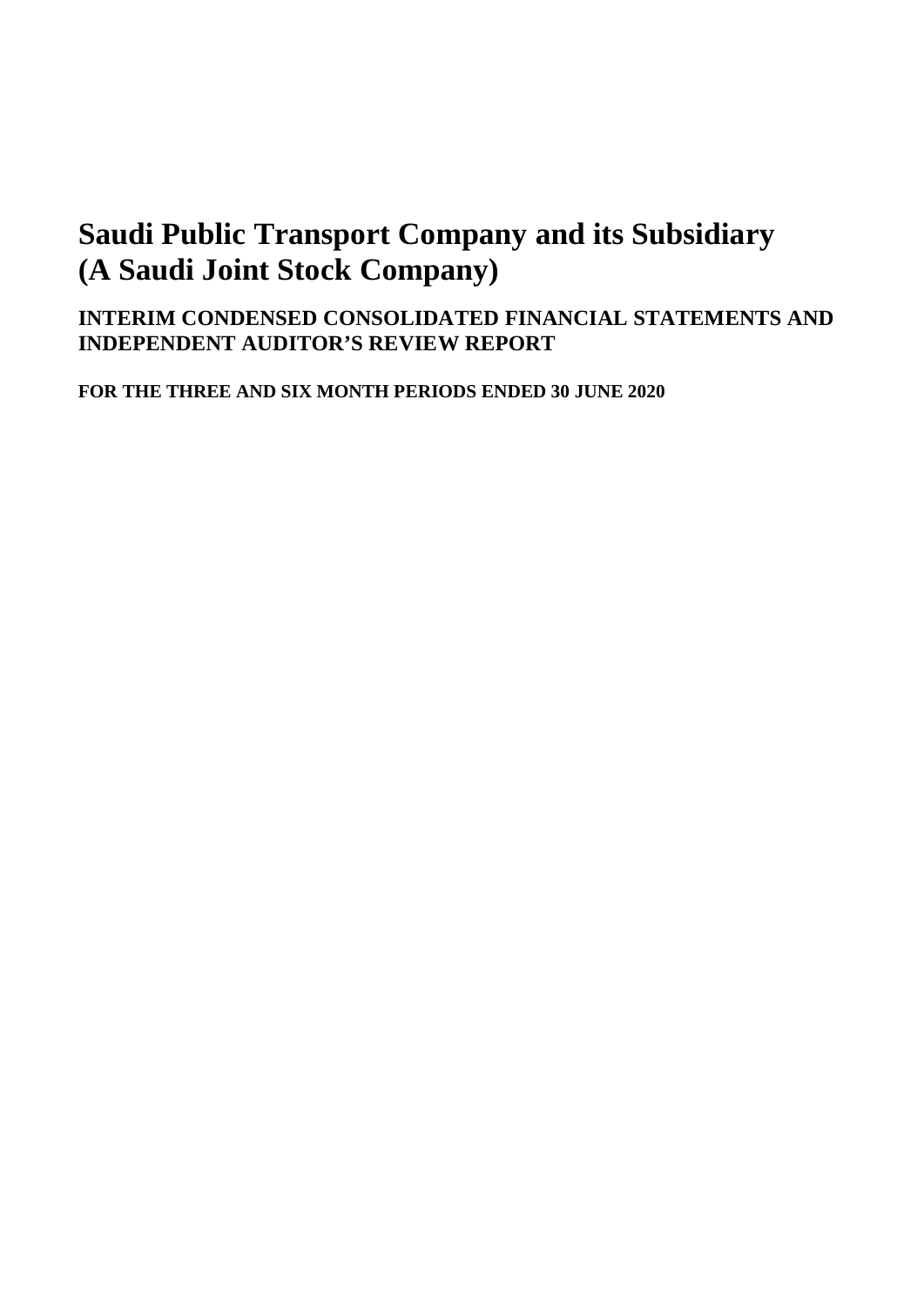# Saudi Public Transport Company and its Subsidiary

# (A Saudi Joint Stock Company)

#### INTERIM CONDENSED CONSOLIDATED FINANCIAL STATEMENTS AND INDEPENDENT AUDITOR'S REVIEW REPORT FOR THE THREE AND SIX MONTH PERIODS ENDED 30 JUNE 2020

| <b>Index</b>                                                     | Pages    |
|------------------------------------------------------------------|----------|
| Independent auditor's review report                              |          |
| Interim condensed consolidated statement of income               | 2        |
| Interim condensed consolidated statement of comprehensive income | 3        |
| Interim condensed consolidated statement of financial position   | 4        |
| Interim condensed consolidated statement of changes in equity    | 5        |
| Interim condensed consolidated statement of cash flows           | 6        |
| Notes to the interim condensed consolidated financial statements | $7 - 17$ |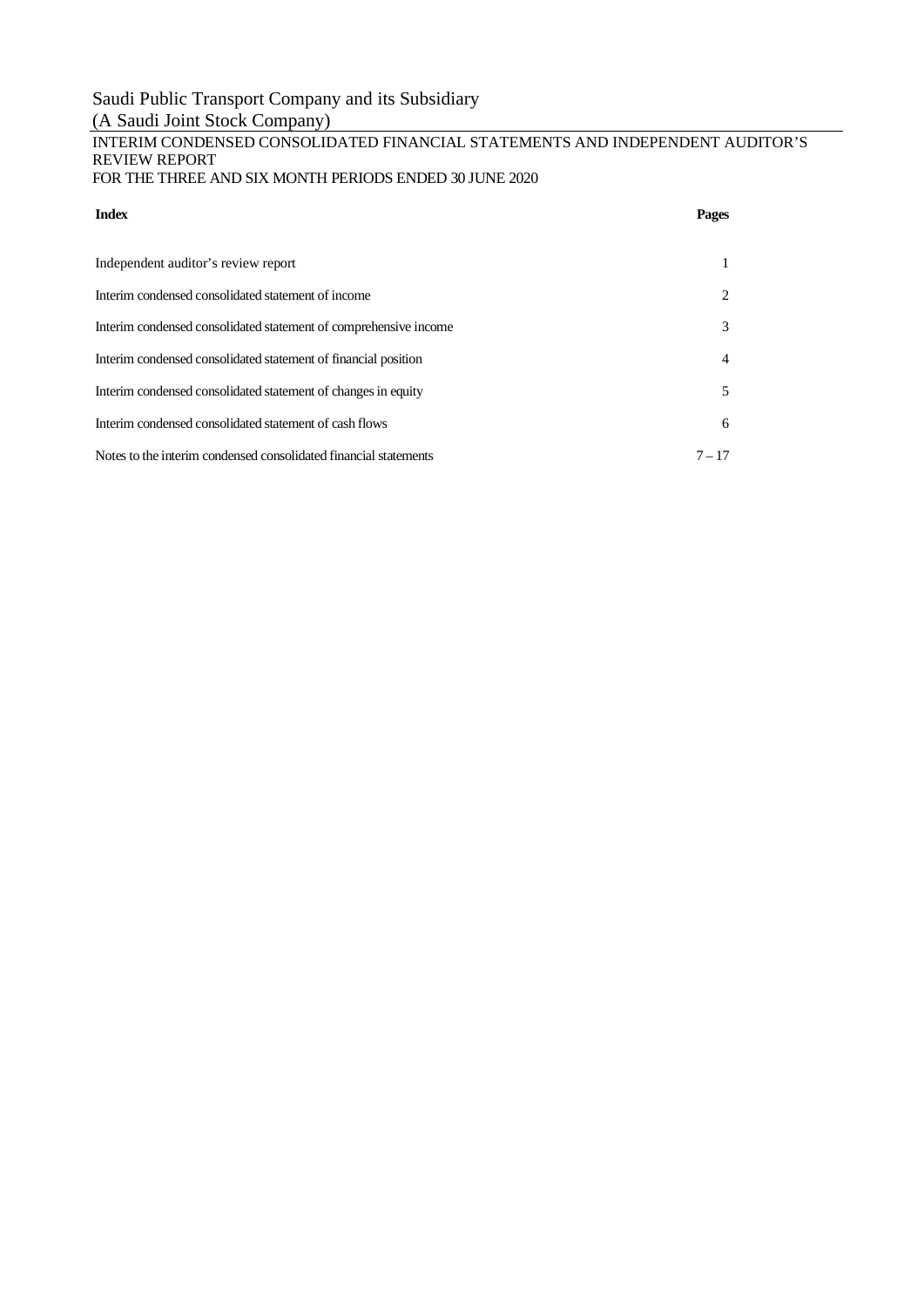

Ernst & Young & Co. (Certified Public Accountants) Registration No. 45/11/323 **General Partnership** C.R. No. 1010383821 **Head Office** Al Faisaliah Office Tower, 14th Floor Tel:+966 11 215 9898 King Fahad Road

+966 11 273 4740 Fax:+966 11 273 4730

ey.ksa@sa.ey.com ey.com/mena

### **INDEPENDENT AUDITOR'S REVIEW REPORT**

To the Shareholders' of Saudi Public Transport Company (A Saudi Joint Stock Company)

P.O. Box 2732

Riyadh 11461

Kingdom of Saudi Arabia

#### **Introduction:**

We have reviewed the accompanying interim condensed consolidated statement of financial position of Saudi Public Transport Company (the "Company") - A Saudi Joint Stock Company - and its Subsidiary (collectively referred to as the "Group") as at 30 June 2020 and the related interim condensed consolidated statements of changes in equity and cash flows for the three and six month periods ended 30 June, and a summary of significant accounting policies and other explanatory notes. Management is responsible for the preparation and presentation of these interim condensed consolidated financial statements in accordance with International Accounting Standard (34), "Interim Financial Reporting" ("IAS 34") as endorsed in the Kingdom of Saudi Arabia. Our responsibility is to express a conclusion on these interim condensed consolidated financial statements based on our review.

#### **Scope of Review:**

We conducted our review in accordance with International Standard on Review Engagements 2410, "Review of Interim Financial Information Performed by the Independent Auditor of the Entity" that is endorsed in the Kingdom of Saudi Arabia. A review of interim financial statements consists of making inquiries, primarily of persons responsible for financial and accounting matters, and applying analytical and other review procedures. A review is substantially less in scope than an audit conducted in accordance with International Standards on Auditing that are endorsed in the Kingdom of Saudi Arabia and consequently does not enable us to obtain assurance that we would become aware of all significant matters that might be identified in an audit. Accordingly, we do not express an audit opinion.

#### **Conclusion:**

Based on our review, nothing has come to our attention that causes us to believe that the accompanying interim condensed consolidated financial statements are not prepared, in all material respects, in accordance with ("IAS 34") that is endorsed in the Kingdom of Saudi Arabia.

for Ernst & Young

Fahad M. Al-Toaimi Certified Public Accountant Registration No. (354)



Riyadh: 1 Muharram 1442H (20 August 2020)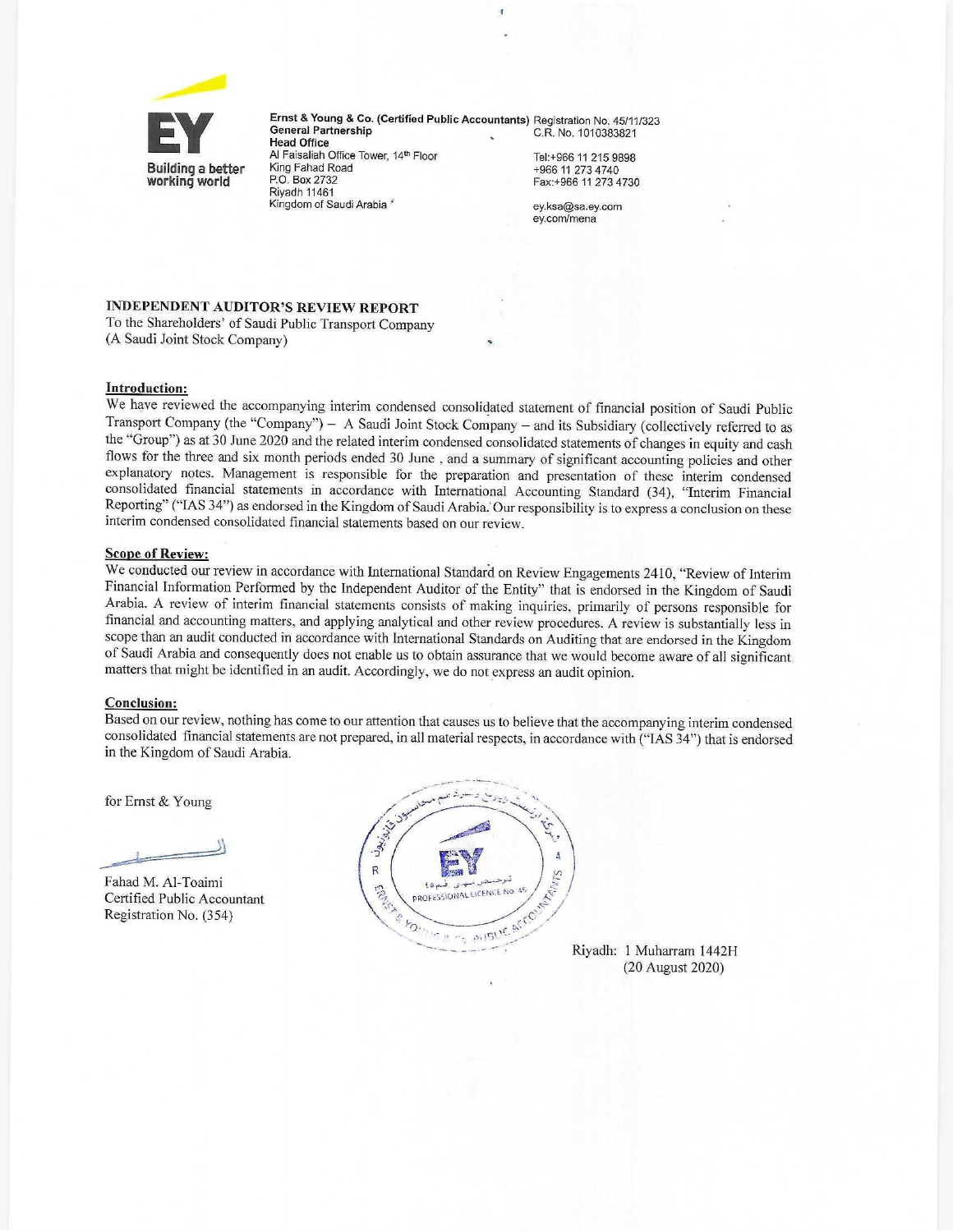#### INTERIM CONDENSED CONSOLIDATED STATEMENT OF INCOME For the three and six months period ended 30 June 2020

|                                                                                                         |             | For the three month<br>period ended 30 June |                | For the six month period<br>ended 30 June |                |
|---------------------------------------------------------------------------------------------------------|-------------|---------------------------------------------|----------------|-------------------------------------------|----------------|
|                                                                                                         |             | 2020                                        | 2019           | 2020                                      | 2019           |
|                                                                                                         | <b>Note</b> | <b>SAR'000</b>                              | <b>SAR'000</b> | <b>SAR'000</b>                            | <b>SAR'000</b> |
|                                                                                                         |             | (Unaudited) (Unaudited)                     |                | (Unaudited)                               | (Unaudited)    |
| Revenue                                                                                                 | 3           | 122,746                                     | 428,866        | 542,802                                   | 839,924        |
| Cost of revenue                                                                                         |             | (205, 636)                                  | (399, 376)     | (621,901)                                 | (812, 263)     |
| Gross (loss) profit                                                                                     |             | (82, 890)                                   | 29,490         | (79,099)                                  | 27,661         |
| Selling and distribution expenses                                                                       |             | (6,986)                                     | (9,167)        | (14,966)                                  | (15,091)       |
| Administrative expenses                                                                                 |             | (23, 817)                                   | (22, 343)      | (46,994)                                  | (47,092)       |
| <b>Operating loss</b>                                                                                   |             | (113,693)                                   | (2,020)        | (141, 059)                                | (34, 522)      |
| Share of (loss) profit from joint venture                                                               | 15          | (12,362)                                    | 2,038          | (16,621)                                  | 27,950         |
| Share of (loss) profit from an associate                                                                |             | (479)                                       | (70)           | 395                                       | (45)           |
| Finance income                                                                                          | 10          | 1,346                                       | 161            | 2,464                                     | 588            |
| Finance costs                                                                                           | 8           | (12,709)                                    | (9,240)        | (20,652)                                  | (15,963)       |
| Other income                                                                                            | 4           | 1,296                                       | 1,653          | 2,330                                     | 7,736          |
| Loss before zakat and income tax                                                                        |             | (136, 601)                                  | (7, 478)       | (173, 143)                                | (14,256)       |
| Zakat and income tax                                                                                    | 5           | (3,734)                                     | (2,380)        | (7,130)                                   | (6,295)        |
| Loss for the period                                                                                     |             | (140, 335)                                  | (9,858)        | (180, 273)                                | (20, 551)      |
|                                                                                                         |             |                                             |                |                                           |                |
| Loss for the period attributable to:                                                                    |             |                                             |                |                                           |                |
| -Equity holders of the parent company                                                                   |             | (138, 635)                                  | (9,225)        | (178, 617)                                | (20, 220)      |
| -Non-controlling interests                                                                              |             | (1,700)                                     | (633)          | (1,656)                                   | (331)          |
|                                                                                                         |             | (140, 335)                                  | (9,858)        | (180, 273)                                | (20, 551)      |
| Loss per share (in Saudi Riyals):                                                                       |             |                                             |                |                                           |                |
| Basic and diluted, from the loss for the period attributable to<br>equity holders of the parent company |             | (1.11)                                      | (0.07)         | (1.43)                                    | (0.16)         |

The attached notes from 1 to 17 form an integral part of these interim condensed consolidated financial statements.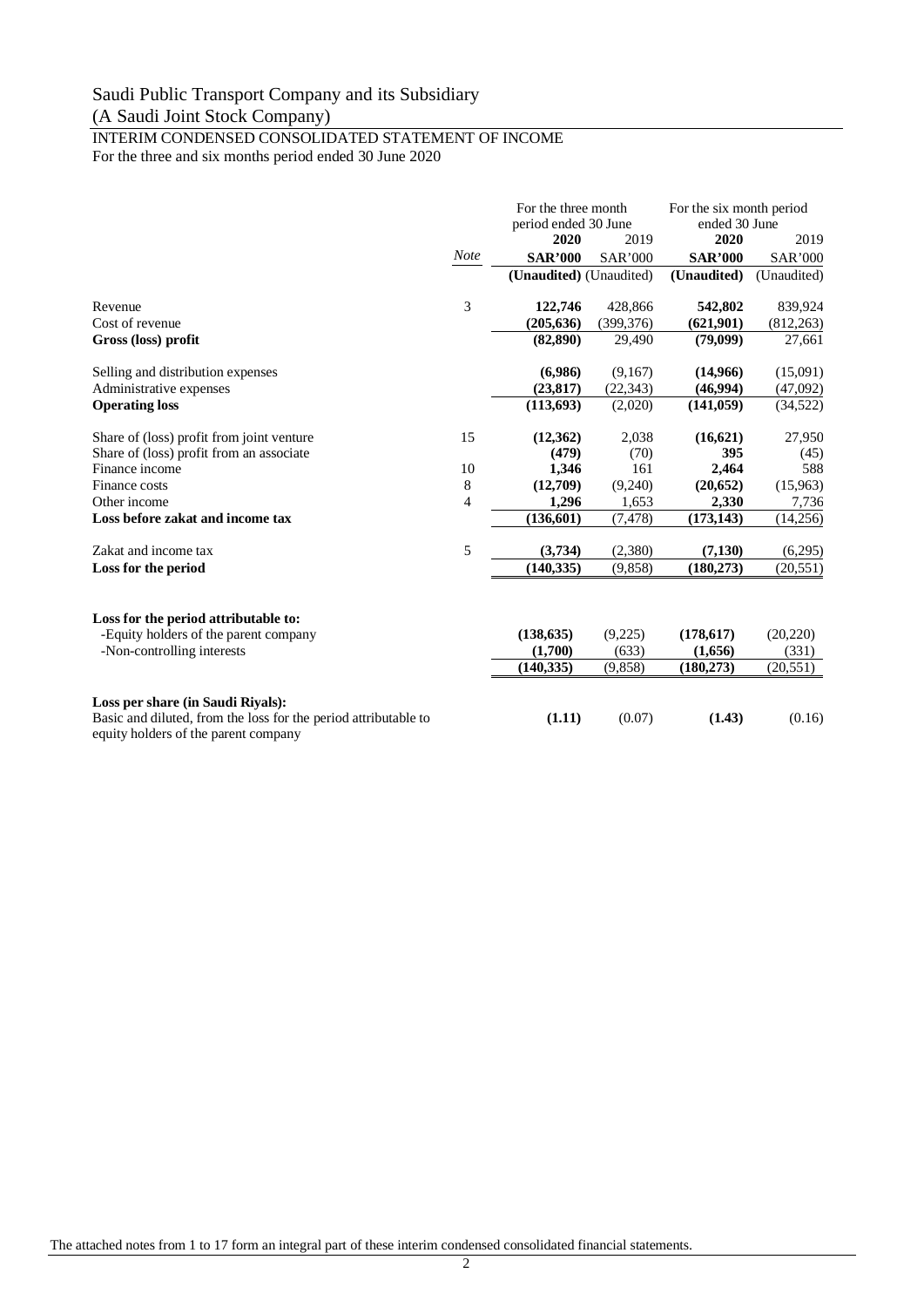#### INTERIM CONDENSED CONSOLIDATED STATEMENT OF COMPREHENSIVE INCOME For the three and six months period ended 30 June 2020

|                                                                                                                                                 |             | For the three month<br>period ended 30 June |                | For the six month<br>period ended 30 June |                |
|-------------------------------------------------------------------------------------------------------------------------------------------------|-------------|---------------------------------------------|----------------|-------------------------------------------|----------------|
|                                                                                                                                                 |             | 2020                                        | 2019           | <b>2020</b>                               | 2019           |
|                                                                                                                                                 | <b>Note</b> | <b>SAR'000</b>                              | <b>SAR'000</b> | <b>SAR'000</b>                            | <b>SAR'000</b> |
|                                                                                                                                                 |             | (Unaudited)                                 |                | (Unaudited) (Unaudited)                   | (Unaudited)    |
| Loss for the period                                                                                                                             |             | (140, 335)                                  | (9,858)        | (180, 273)                                | (20, 551)      |
| Other comprehensive income                                                                                                                      |             |                                             |                |                                           |                |
| Other comprehensive (loss) income not to be reclassified to<br>the interim condensed consolidated statement of income in<br>subsequent periods: |             |                                             |                |                                           |                |
| Re-measurement gains on defined benefits liability<br>Net movement in fair value of investments classified at                                   |             |                                             |                |                                           | 4,982          |
| fair value through other comprehensive income "FVOCI"                                                                                           |             | 9,365                                       | 531            | (7,953)                                   | 10,848         |
| Total other comprehensive (loss) income for the period                                                                                          |             | 9,365                                       | 531            | (7,953)                                   | 15,830         |
| Total comprehensive loss for the period                                                                                                         |             | (130,970)                                   | (9,327)        | (188, 226)                                | (4,721)        |
| Total comprehensive loss for the period attributable to:                                                                                        |             |                                             |                |                                           |                |
| Equity holders of the parent company                                                                                                            |             | (130, 639)                                  | (8,694)        | (186, 570)                                | (4,390)        |
| Non-controlling interests                                                                                                                       |             | (331)                                       | (633)          | (1,656)                                   | (331)          |
|                                                                                                                                                 |             | (130,970)                                   | (9,327)        | (188, 226)                                | (4, 721)       |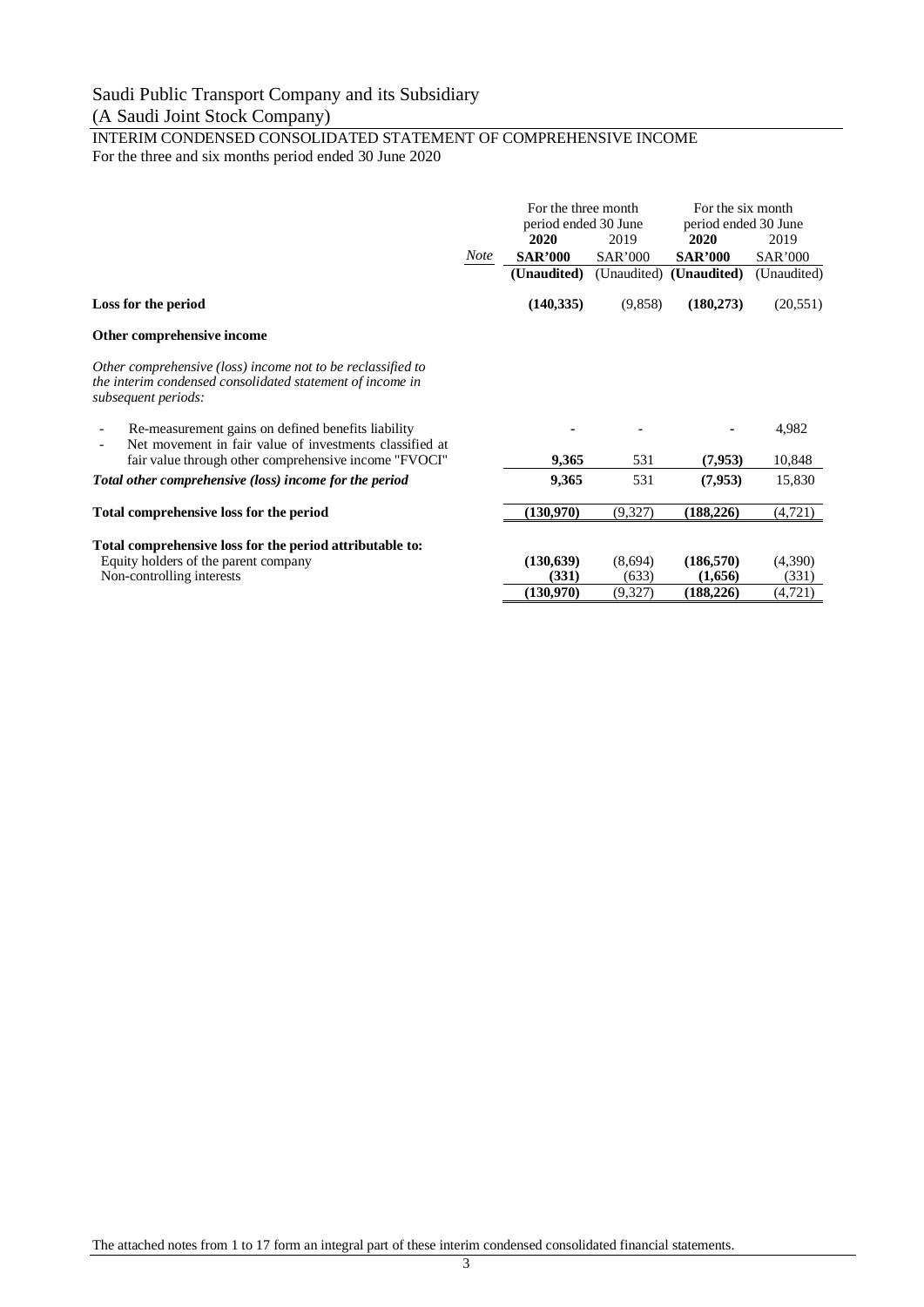#### INTERIM CONDENSED CONSOLIDATED STATEMENT OF FINANCIAL POSITION As at 30 June 2020

**30 June 2020** 31 December 2019 *Note* **SAR'000** SAR'000 **(Unaudited)** (Audited) **Assets Non-current assets** Property, plant and equipment and right of use assets 6 **1,178,993** 1,257,377 Intangible assets 345,955<br>
Investment properties 307.122 307.122 307.122 **Investment properties** Amounts due from a related party – non-current portion 10 52,520 67,145<br>Investment in associates and a joint venture 121,720 138,352 Investment in associates and a joint venture **121,720**<br>Investments in equity instruments designated as at FVOCI 12 80,906 Investments in equity instruments designated as at FVOCI 12 80,906 90,101 Unbilled receivables – non-current portion **708,272** 1,032,945<br>Other non-current assets **4,897** 5,306 Other non-current assets **Total non-current assets 2,902,923** 3,244,303 **Current assets** Inventories **30,176** 30,752 Trade receivables, unbilled receivables and other receivables **969,441** 307,545 Amounts due from a related party – current portion 10 **51,409** 35,587<br>Prepayments and other current assets **98.649** 139,185 Prepayments and other current assets **98,649** 139,185<br>
Cash and cash equivalents **98,649** 139,185 Cash and cash equivalents **Total current assets 1,397,903** 851,507<br> **1,397,903** 851,507<br> **1,397,903** 8526<br> **1,397,903** 8526<br> **1,397,903** 8526<br> **1,300,826 Total assets 4,300,826** 4,095,810 **Equity and liabilities Equity 1,250,000** 1,250,000 1,250,000 Statutory reserve **183,471** 183,471 183,471 Consensual reserve **42,730** 42,730 Investment revaluation reserve **(14,448)** (6,495) (Accumulated losses) retained earnings **(14,816)** 163,801 **Equity attributable to equity holders of the parent company** 1,446,937 1,633,507 Non-controlling interests **4,984** 6,640 **Total equity 1,451,921** 1,640,147 **Non-current liabilities** Murabaha financing – non-current portion **8 288,228** 336,663<br>
Lease liabilities – non-current portion **8** 288,228 336,663 Lease liabilities – non-current portion **7,007** 8,529<br>Employees' defined benefits obligation **7,007** 8,529<br>137,516 Employees' defined benefits obligation **145,773** 137,516<br>Advance from a customer – non-current portion **145,773** 137,516 Advance from a customer – non-current portion Deferred revenue - non-current portion **6,126** 6,639 **Total non-current liabilities 1,285,871** 1,448,425 **Current liabilities** Murabaha financing – current portion 8 **254,740** 84,209 Lease liabilities – current portion **1,296** 1,779 Murabaha financing – short term **8 496,974** 339,181<br>Trade and other navables 426.559 345.156 Trade and other payables Due to non-controlling interests of the subsidiary 10 **24,843** 12,118<br>Accrued expenses and other liabilities 137.180 129.595 Accrued expenses and other liabilities **137,180** 129,595<br>Deferred revenue - current portion **15.623** 16.852 Deferred revenue - current portion **15,623** 16,852<br>
Advance from a customer – current portion **169,242** 169,242 48,901 Advance from a customer – current portion a set of the set of the set of the set of the set of the set of the set of the set of the set of the set of the set of the set of the set of the set of the set of the set of the se Zakat and income tax payable **Total current liabilities 1,563,034** 1,007,238 **Total liabilities 2,848,905** 2,455,663<br> **1999** 10:00 10:00 10:00 10:00 10:00 10:00 10:00 10:00 10:00 10:00 10:00 10:00 10:00 10:00 10:00 10:00 10:00 10:00 10:00 10:00 10:00 10:00 10:00 10:00 10:00 10:00 10:00 10:00 10:0 **Total equity and liabilities**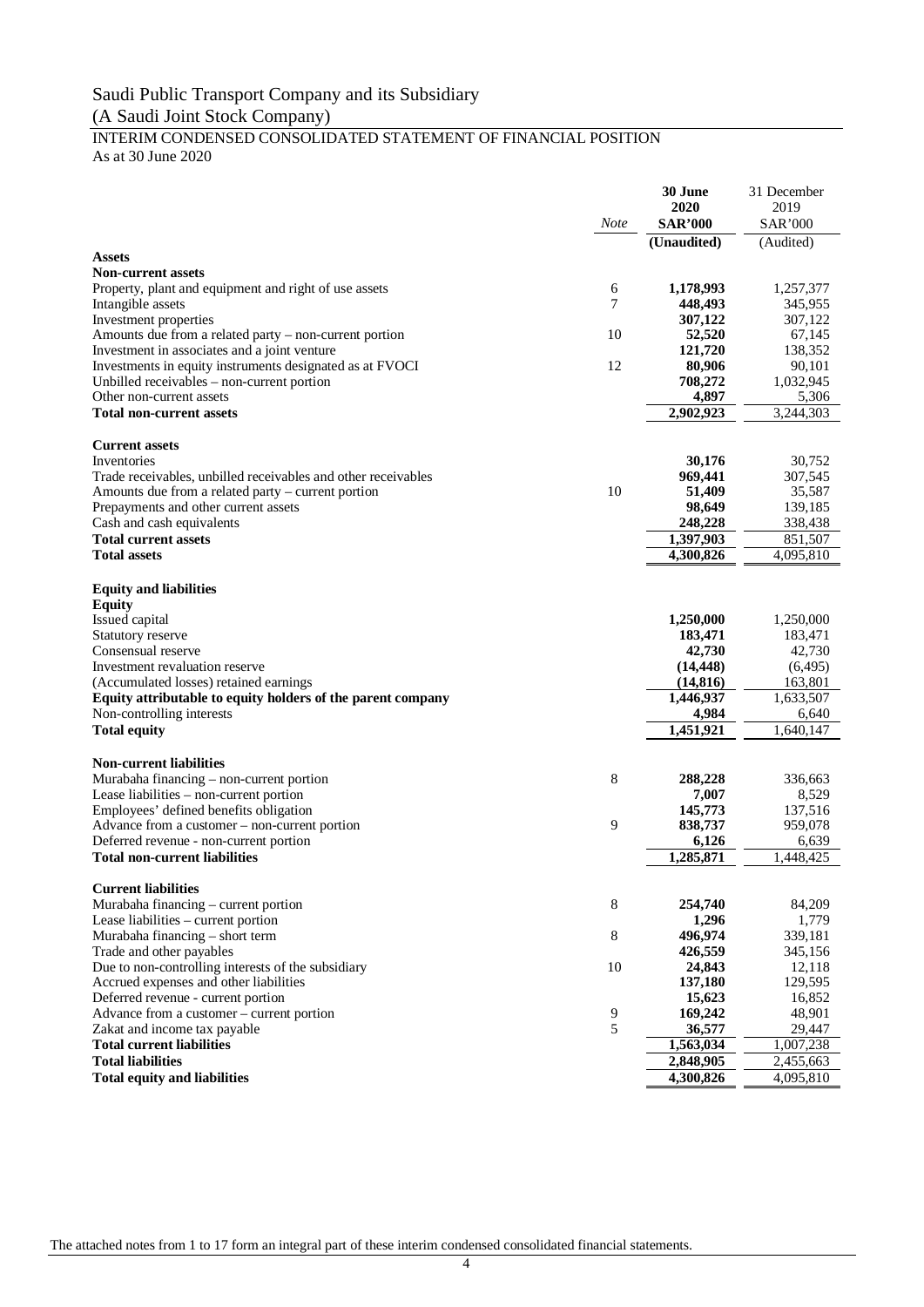### Saudi Public Transport Company and its Subsidiary

(A Saudi Joint Stock Company)

#### INTERIM CONDENSED CONSOLIDATED STATEMENT OF CHANGES IN EQUITY For the six months period ended 30 June 2020

|                                                                                                                                     | Attributed to equity holders of the parent company |                                               |                                         |                                                               |                                                                |                                                  |                                                               |                                                  |
|-------------------------------------------------------------------------------------------------------------------------------------|----------------------------------------------------|-----------------------------------------------|-----------------------------------------|---------------------------------------------------------------|----------------------------------------------------------------|--------------------------------------------------|---------------------------------------------------------------|--------------------------------------------------|
|                                                                                                                                     | <b>Issued capital</b><br><i>SAR'000</i>            | <b>Statutory</b><br>reserve<br><b>SAR'000</b> | Consensual<br>reserve<br><b>SAR'000</b> | <i>Investment</i><br>revaluation<br>reserve<br><b>SAR'000</b> | (Accumulated<br>losses) retained<br>earnings<br><i>SAR'000</i> | <b>Total</b><br><b>SAR'000</b>                   | $Non -$<br>controlling<br><i>interests'</i><br><b>SAR'000</b> | <b>Total</b><br>equity<br><b>SAR'000</b>         |
| 31 December 2019 (Audited)<br>Loss for the period<br>Other comprehensive loss for the period<br>Total comprehensive loss            | 1,250,000<br>$\blacksquare$                        | 183,471<br>$\sim$                             | 42,730                                  | (6, 495)<br>(7,953)<br>(7,953)                                | 163,801<br>(178,617)<br>(178, 617)                             | 1,633,507<br>(178,617)<br>(7, 953)<br>(186, 570) | 6,640<br>(1,656)<br>(1,656)                                   | 1,640,147<br>(180, 273)<br>(7,953)<br>(188, 226) |
| At 30 June 2020 (Unaudited)                                                                                                         | 1,250,000                                          | 183,471                                       | 42,730                                  | (14, 448)                                                     | (14, 816)                                                      | 1,446,937                                        | 4,984                                                         | 1,451,921                                        |
|                                                                                                                                     | <i>Issued capital</i><br><i>SAR'000</i>            | <b>Statutory</b><br>reserve<br>SAR'000        | Consensual<br>reserve<br>SAR'000        | Investments<br>revaluation<br>reserve<br><b>SAR'000</b>       | Retained<br>earnings<br><i>SAR'000</i>                         | Total<br>SAR'000                                 | $Non-$<br>controlling<br>interests<br><b>SAR'000</b>          | Total<br>Equity<br><b>SAR'000</b>                |
| 31 December 2018 (Audited)<br>Loss for the period<br>Other comprehensive income for the period<br>Total comprehensive (loss) income | 1,250,000<br>$\overline{\phantom{0}}$              | 179,939                                       | 42,730                                  | (18,502)<br>10,848<br>10,848                                  | 130,562<br>(20, 220)<br>4,982<br>(15,238)                      | 1,584,729<br>(20, 220)<br>15,830<br>(4,390)      | 8,040<br>(331)<br>(331)                                       | 1,592,769<br>(20, 551)<br>15,830<br>(4,721)      |
| At 30 June 2019 (Unaudited)                                                                                                         | ,250,000                                           | 179,939                                       | 42,730                                  | (7,654)                                                       | 115,324                                                        | ,580,339                                         | 7,709                                                         | 1,588,048                                        |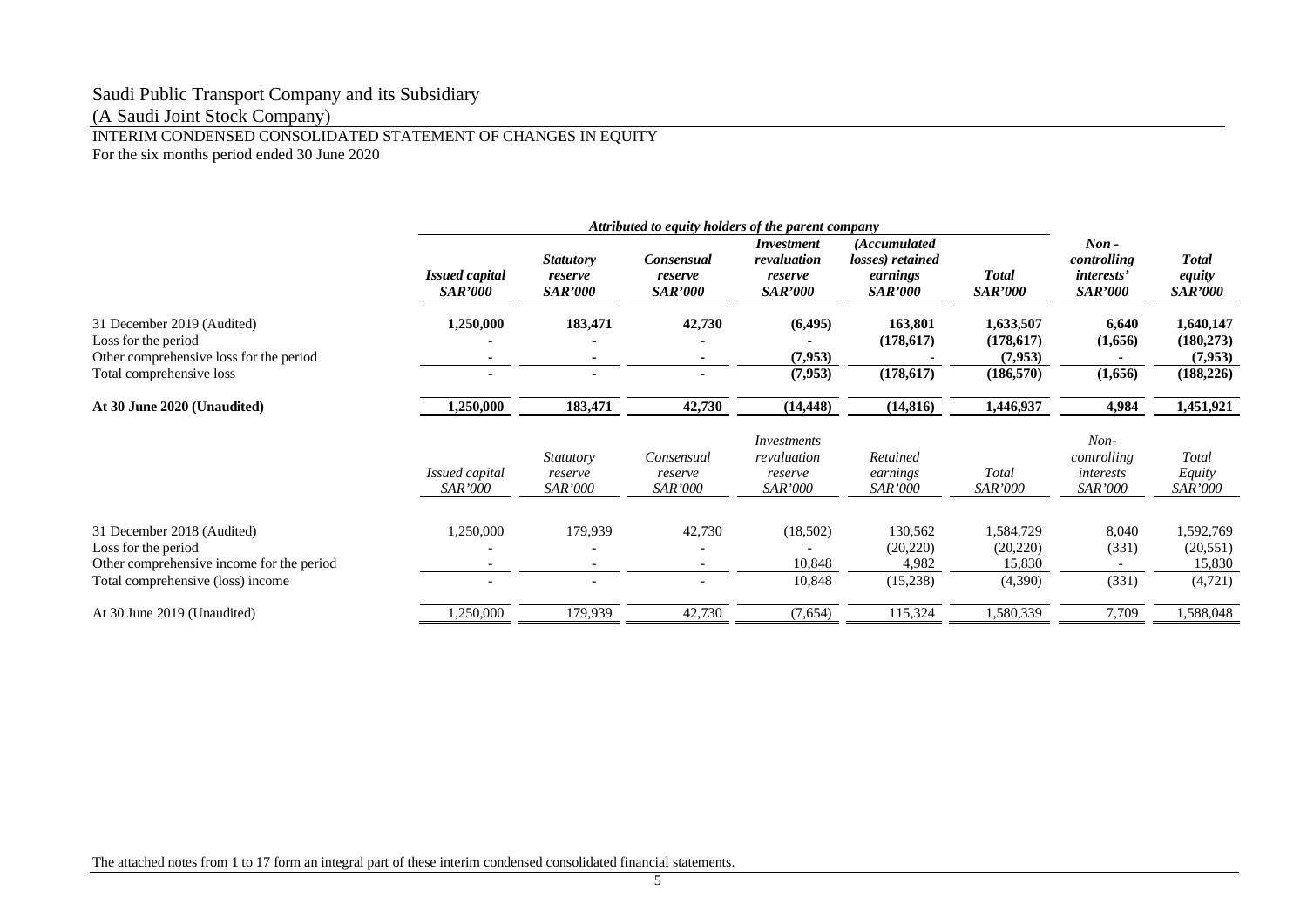# INTERIM CONDENSED CONSOLIDATED STATEMENT OF CASH FLOWS

For the period ended 30 June 2020

|                                                                                                                | <b>Note</b> | 2020<br><b>SAR'000</b> | 2019<br><b>SAR'000</b> |
|----------------------------------------------------------------------------------------------------------------|-------------|------------------------|------------------------|
|                                                                                                                |             | (Unaudited)            | (Unaudited)            |
| <b>OPERATING ACTIVITIES</b>                                                                                    |             |                        |                        |
| Loss before zakat and income tax                                                                               |             | (173, 143)             | (14,256)               |
| Adjustments to reconcile income before zakat to net cash flows:                                                |             |                        |                        |
| Depreciation and amortization                                                                                  |             | 92,321                 | 91,645                 |
| Impairment of trade, unbilled, and other receivables                                                           |             | 8,347                  |                        |
| Allowance for slow moving inventories                                                                          |             | 1,000                  | 1,000                  |
| Share of loss (gain) of a joint venture                                                                        |             | 16,621                 | (27,950)               |
| Share of (profit) loss of an associate<br>Deffered revenue amortization                                        |             | (395)<br>(772)         | 45<br>(537)            |
| Finance costs                                                                                                  | 8           | 20,652                 | 15,963                 |
| Finance income                                                                                                 | 10          | (2, 464)               | (588)                  |
| Changes in employee's defined benefit liabilities                                                              |             | 11,029                 | 7,965                  |
| Gain on disposal of property, plant and equipment                                                              | 6           | (13)                   | (4, 417)               |
|                                                                                                                |             | (26, 817)              | 68,870                 |
| Working capital adjustments:<br>Inventories, net                                                               |             |                        | (3,263)                |
| Trade receivables, unbilled receivables and other receivables                                                  |             | (424)<br>(339, 258)    | (420, 158)             |
| Amounts due from a related party                                                                               | 10          | 210                    | (201)                  |
| Prepayments and other current assets                                                                           |             | 40,536                 | (13,460)               |
| Other non-current assets                                                                                       |             | 409                    | 409                    |
| Trade and other payables                                                                                       |             | 81,403                 | (130,075)              |
| Amounts due to non-controlling interests of the subsidiary                                                     | 10          | 28,776                 | (4,836)                |
| Accrued expenses and other liabilities                                                                         |             | (8,060)                | (6,071)                |
| Deferred revenue                                                                                               |             | (970)                  | 7,453                  |
| Cash used in operations                                                                                        |             | (224, 195)             | (501, 332)             |
| Zakat and income tax paid                                                                                      |             |                        | (2,050)                |
| Defined benefits obligation paid to employees                                                                  |             | (3,589)                | (30, 820)              |
| Net cash flows used in operating activities                                                                    |             | (227,784)              | (534,202)              |
|                                                                                                                |             |                        |                        |
| <b>INVESTING ACTIVITIES</b>                                                                                    |             |                        |                        |
| Movement in investments in equity instruments designated as at FVOCI                                           |             | 9,195                  | 220                    |
| Proceeds from finance income                                                                                   |             | 991                    |                        |
| Proceeds from sale of assets held for sale                                                                     | 6           | 14                     | 13,500                 |
| Proceeds from sale of property, plant and equipment                                                            | 6<br>6&7    | (116, 476)             | 7,205<br>(78,206)      |
| Purchase of property, plant and equipment and intangible assets<br>Net cash flows used in investing activities |             | (106, 276)             | (57, 281)              |
|                                                                                                                |             |                        |                        |
| <b>FINANCING ACTIVITIES</b>                                                                                    |             |                        |                        |
| Proceeds from Murabaha financing                                                                               | 8           | 571,821                | 621,326                |
| Repayment of Murabaha financing                                                                                | 8           | (325,783)              | (114,825)              |
| Repayment of lease liability                                                                                   |             | (2,188)                | (3,708)                |
| Net cash flows from financing activities                                                                       |             | 243,850                | 502,793                |
| Net decrease in cash and cash equivalents                                                                      |             | (90, 210)              | (88,690)               |
| Cash and cash equivalents at 1 January                                                                         |             | 338,438                | 241,848                |
| Cash and cash equivalents at 30 June                                                                           |             | 248,228                | 153,158                |
| <b>SIGNIFICANT NON-CASH TRANSACTIONS:</b>                                                                      |             |                        |                        |
| Re-measurement gains on defined benefits liability                                                             |             |                        | 4,982                  |
| Initial recognition of right-of-use assets                                                                     |             |                        | 15,155                 |
| Net movement in fair value of equity investments as at FVOCI                                                   |             | (7,953)                | 10,848                 |

The attached notes from 1 to 17 form an integral part of these interim condensed consolidated financial statements.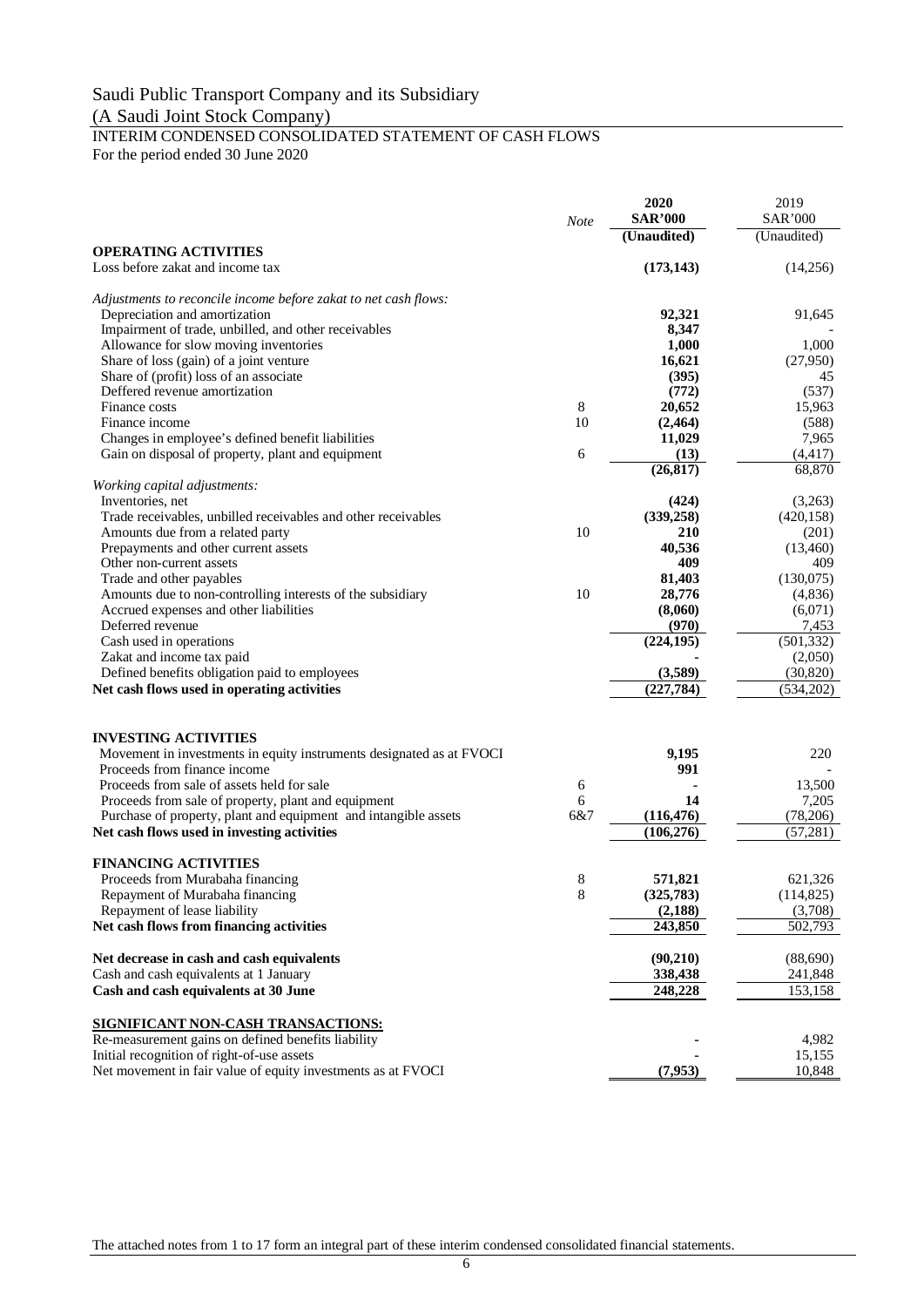#### NOTES TO THE INTERIM CONDENSED CONSOLIDATED FINANCIAL STATEMENTS At 30 June 2020

#### **1 CORPORATE INFORMATION**

Saudi Public Transport Company (the "Company", "SAPTCO", or the "Parent") is a Saudi Joint Stock Company, registered in Riyadh, the Kingdom of Saudi Arabia formed under the Royal Decree No. M/11, dated 7 Rabi Awal 1399H (corresponding to 5 February 1979), whose shares are publicly traded on the Saudi Stock Exchange. The formation was declared pursuant to the resolution of his Excellency, The Minister of Commerce, No. 254 dated 14 Sha'aban 1399H (corresponding to 9 July 1979). The Company operates under commercial registration number 1010024335 dated 5 Ramadan 1399H (corresponding to 29 July 1979). The Company's head office's address is Al-Nakheel neighborhood, Al-Takhasusi Street, Building No. 7995, P.O. Box 10667 Riyadh 11443, KSA.

The Company is engaged in passenger land transport both intra and inter-city throughout the country, and outside the Kingdom of Saudi Arabia, as well as transfer of non-postal parcels, cargo, school transport, teachers transport, car rental and sand and gravel transport. The Company is also engaged in operating and maintaining of trains, metros, motor vehicles and trucks, organising tours, transporting pilgrims and visitors in and out of the Kingdom of Saudi Arabia and importing spare parts and chemical detergents of vehicles.

Royal Decree No. (M/48) dated 22 Dhul-Hijjah 1399H (corresponding to 12 November 1979) was issued to grant Saudi Public Transport Company a franchise contract whereby the Company commits to transport passengers on public roads network both intra and inter-city throughout the Kingdom of Saudi Arabia for a period of fifteen Hijri years.

The Council of Ministers' resolution No. (57) issued on 1 Jumada Thani 1414H (corresponding to 15 November 1993) approved the renewal of the franchise contract for a period of fifteen years starting from 1 Rajab 1414H. On 21 Jumada Al-Awal 1429H (corresponding to 26 May 2008), the contract was renewed for another renewable five-year period starting from 1 Rajab 1429H (corresponding to 4 July 2008).

The Council of Ministers' resolution No. (254) issued on 24 Rajab 1434H (corresponding to 3 June 2013) approved the extension of the franchise contract signed between the government and Saudi Public Transport Company (SAPTCO), whereby the Company is committed to carry passengers by buses within and between cities in the Kingdom for a period of three years starting 1 Rajab 1434H (corresponding to 11 May 2013). The concerned governmental authorities shall have the right during that period to partially reduce the spatial coverage of the franchise contract based on the phases of issuing new tender for providing public transportation between the cities inside the Kingdom of Saudi Arabia.

On 29 Dhul-Hijja 1436H (corresponding to 12 October 2015), the Council of Ministers approved the extension of the franchise contract, signed between the government and Saudi Public Transport Company (SAPTCO) by virtue of the Royal Decree (No. M/48 dated 23 Dhul-Hijjah 1399H corresponding to 13 November 1979), for a period of five years starting 1 Rajab 1437H (corresponding to 8 April 2016), without giving the Company or any other company any competitive advantage when issuing tenders for providing public transportation services between the cities of the Kingdom. The Company will disclose the effects of the lease liability, and the terms and conditions of the contract signed between the Government and the Company in the light of the option, which will be approved by the relevant parties, after the franchise contract term ends.

The Company has invested in the following subsidiary, which is included in these interim condensed consolidated financial statements:

|                                 |                          |                 | Shareholding %      |                                         |                                    |
|---------------------------------|--------------------------|-----------------|---------------------|-----------------------------------------|------------------------------------|
| <b>Subsidiary</b>               | Year of<br>incorporation | 30 June<br>2020 | 31 December<br>2019 | <b>Principal Activity</b>               | Country of<br><b>Incorporation</b> |
|                                 |                          |                 |                     | Executing King<br>Abdulaziz Project for |                                    |
| <b>Public Transport Company</b> |                          |                 |                     | Public Transport in                     | Kingdom of Saudi                   |
| ("PTC")                         | 2014                     | 80%             | 80%                 | Rivadh                                  | Arabia                             |

Public Transport Company ("PTC") is a limited liability Company registered in Riyadh, Kingdom of Saudi Arabia, under commercial registration number 1010429250, dated 8 Rabi ul Awal 1436H (corresponding to 31 December 2014). The Company is engaged in importing, operating and maintaining of buses in Riyadh according to license issued by the Saudi Arabian General Investment Authority Numbered 10608351147347 dated 8 Dhul-Qadah 1435H (corresponding to 4 September 2014).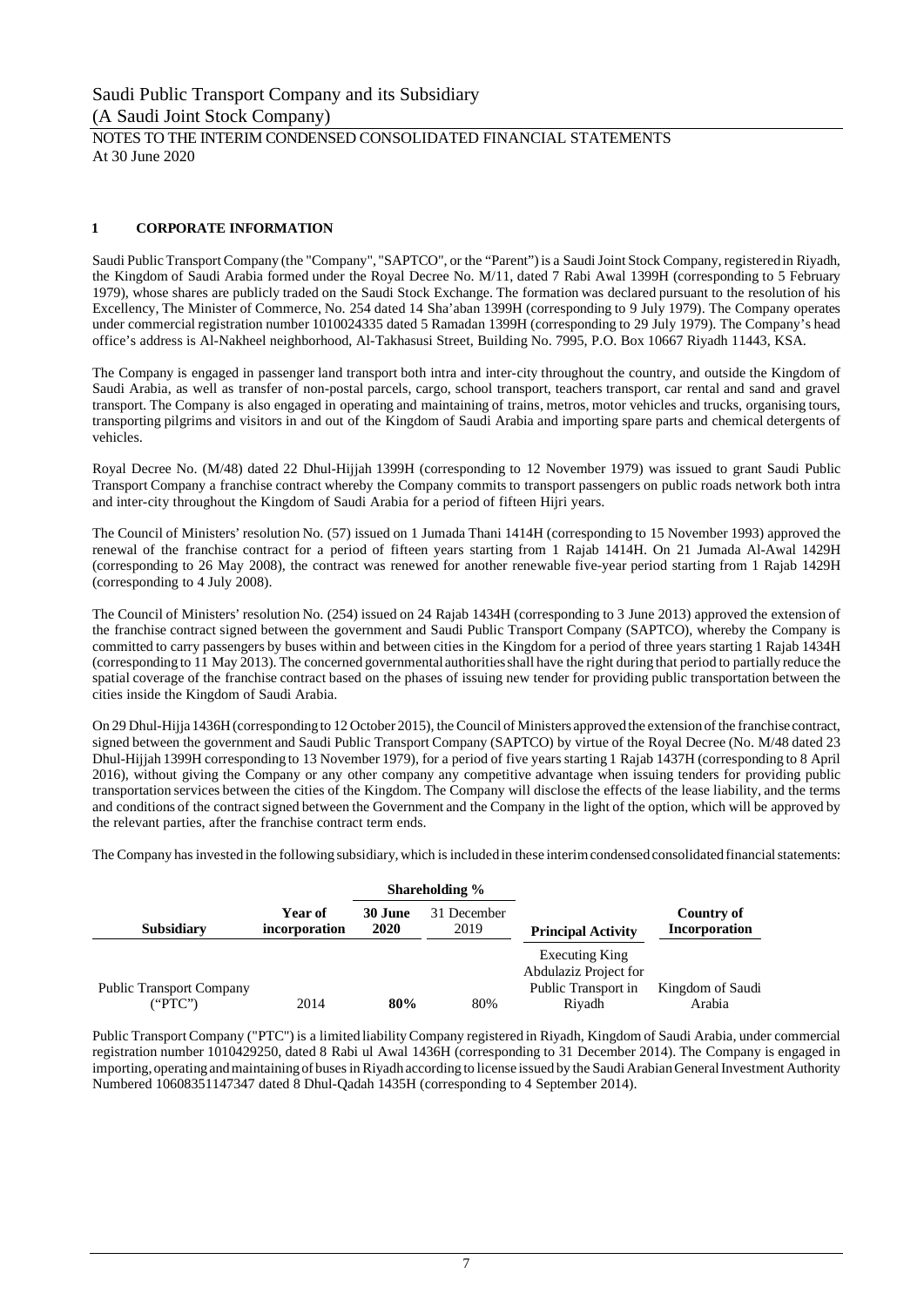#### NOTES TO THE INTERIM CONDENSED CONSOLIDATED FINANCIAL STATEMENTS At 30 June 2020

#### **1 CORPORATE INFORMATION (continued)**

The Company has also the following investments in associates and joint venture:

|                                                          |                     |                 | Shareholding %      |                                            |                                    |
|----------------------------------------------------------|---------------------|-----------------|---------------------|--------------------------------------------|------------------------------------|
| Investment in<br>associates and joint<br>venture         | <b>Relationship</b> | 30 June<br>2020 | 31 December<br>2019 | <b>Principal Activity</b>                  | Country of<br><b>Incorporation</b> |
| Saudi Bahraini<br>Transport Company*                     | Associate           | 40%             | 40%                 | Transportation activities                  | Kingdom of Saudi<br>Arabia         |
| Capital Metro<br>Company                                 | Associate           | 20%             | 20%                 | Road construction works and<br>maintenance | Kingdom of Saudi<br>Arabia         |
| Saudi Emirates<br><b>Integrated Transport</b><br>Company | Joint Venture       | 50%             | 50%                 | Educational transportation<br>services     | Kingdom of Saudi<br>Arabia         |

\*The Saudi Bahraini Transport Company is under liquidation since 31 December 2015.

#### **2 SIGNIFICANT ACCOUNTING POLICIES**

#### **2-1 BASIS OF PREPARATION**

These interim condensed consolidated financial statements, for the three and six month periods ended 30 June 2020, have been prepared in accordance with the International Accounting Standard, "Interim Financial Reporting" ("IAS 34") as endorsed in the Kingdom of Saudi Arabia ("KSA") and other standards and pronouncements that are issued by the Saudi Organization for Certified Public Accountants ("SOCPA").

The interim condensed consolidated financial statements do not include all the information and disclosures required in the annual consolidated financial statements and should therefore be read in conjunction with the Group's annual consolidated financial statements for the year ended 31 December 2019.

These interim condensed consolidated financial statements have been prepared under the historical cost convention, except for equity investments classified as 'Fair Value through Other Comprehensive Income', which are measured at fair value, and defined benefit obligation, which is recognised at the present value of future obligations under the Projected Unit Credit method.

Although the interim period is considered an integral part of the entire financial year, the results of the interim period may not be a fair indicator of the operating results of the entire year.

These interim condensed consolidated financial statements are presented in Saudi Riyals, which is also the Group's functional currency. All amounts have been rounded to the nearest thousand ("SR '000"), unless otherwise indicated.

#### **2-2 SUMMARY OF SIGNIFICANT ACCOUNTING POLICIES**

The accounting policies adopted in the preparation of the interim condensed consolidated financial statements are consistent with those followed in the preparation of the annual consolidated financial statements for the year ended 31 December 2019, and are explained in note (2) to the consolidated financial statement for the year ended 31 December 2019, except for the adoption of new standards effective as of 1 January 2020, if any. The Group has not early adopted any other standard, interpretation or amendment that has been issued but is not yet effective.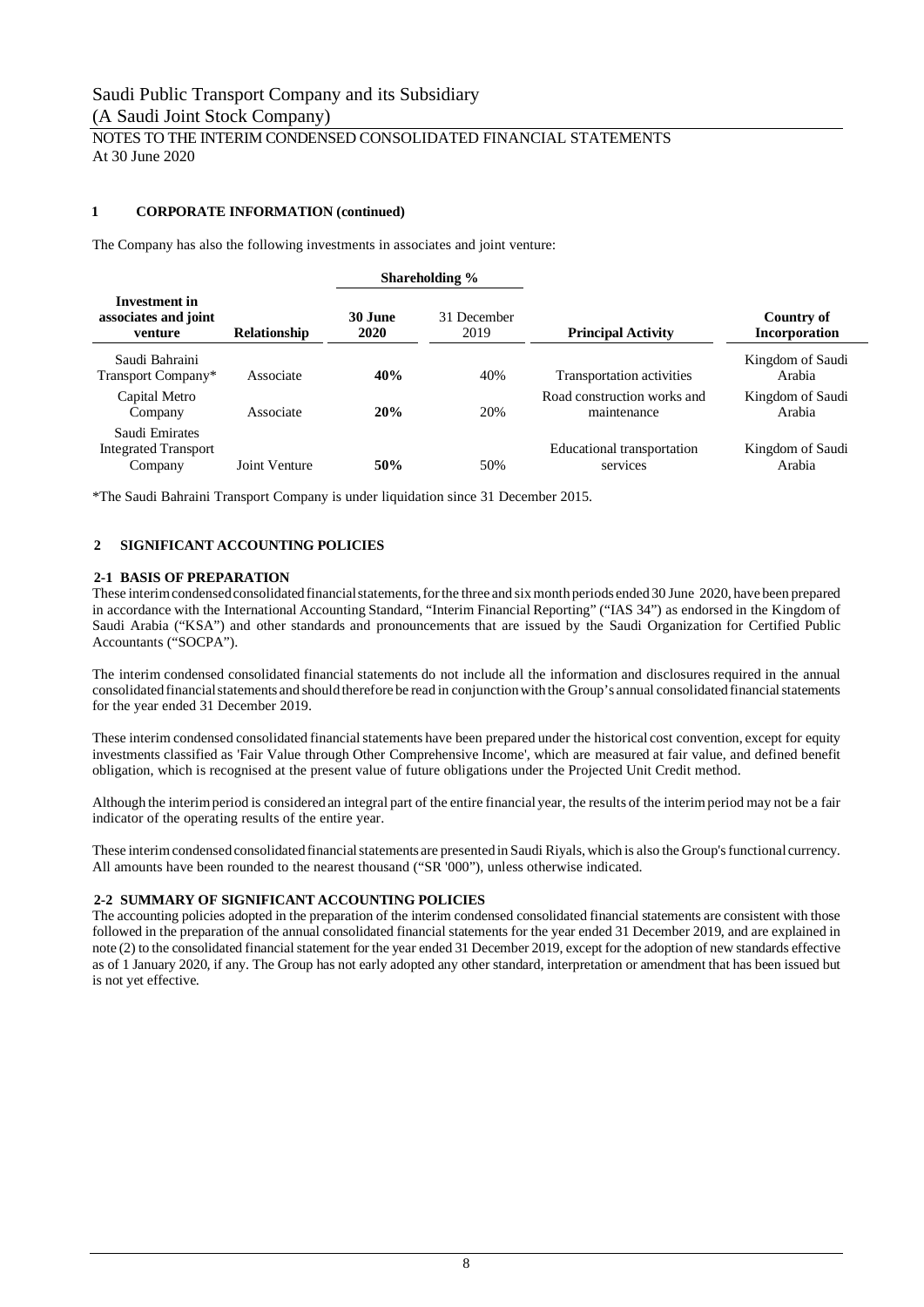#### NOTES TO THE INTERIM CONDENSED CONSOLIDATED FINANCIAL STATEMENTS At 30 June 2020

#### **3 REVENUE**

|                                                                                                                              | For the three month period ended<br>30 June | For the six month period<br>ended 30 June |                                      |                               |
|------------------------------------------------------------------------------------------------------------------------------|---------------------------------------------|-------------------------------------------|--------------------------------------|-------------------------------|
|                                                                                                                              | 2020<br><b>SR'000</b><br>(Unaudited)        | 2019<br>SR'000<br>(Unaudited)             | 2020<br><b>SR'000</b><br>(Unaudited) | 2019<br>SR'000<br>(Unaudited) |
| Revenues<br>from<br>concession<br>arrangements for the from King<br>Abdulaziz Project for public<br>transportation in Riyadh | 94,720                                      | 187,002                                   | 332,106                              | 402,185                       |
| Revenue from passenger<br>transport                                                                                          | 16,438                                      | 171.034                                   | 128,982                              | 298,542                       |
| Revenue from specialised<br>services                                                                                         | 11,588                                      | 56,671                                    | 62,532                               | 110,878                       |
| Government subsidy revenue (*)                                                                                               |                                             | 14.159                                    | 19,182                               | 28,319                        |
|                                                                                                                              | 122.746                                     | 428,866                                   | 542,802                              | 839.924                       |

(\*) During 2018, the Royal Commission for Riyadh ("Commission's Projects and Planning Center") and Saudi Public Transport Company (SAPTCO) ("Operator") agreed to implement the alternative bus service in Riyadh as an alternative service provided by the existing local buses in the Riyadh city for two years, including the provision of materials, equipment, workers and any matters technically and practically required for the implementation of the project.

The operation start date is 11 Jumada Althani 1439H (corresponding to February 27, 2018) for transport on service runways and stop points in Riyadh city, which is to be determined by approval of the Public Transport Authority. The total of the annual support amount (SR 36,505,676) is disbursed in equal monthly installments. During March 2020, the Group agreed with the Royal Commission for Riyadh to continue to implementing the project on a monthly basis of SR 6.5 million, where King Abdulaziz Project for Public Transport has not started yet. Due to the suspension of transportation during the period, the Group did not record the support revenues until the end of the discussions with the Authority to determine the duration of the extension and the amount of support for the period, The discussions are still in process up to the reporting date for determining the extension period.

During 2018, Jeddah Municipality and SAPTCO agreed to implement the alternative bus service project in Jeddah for a period of five years, including the provision of materials, equipment, workers and all matters technically and practically required for implementing the project.

The operation start date is 11 Jumada Althani 1439H (corresponding to February 27, 2018) for transport on service runways and stop points in Jeddah city, which is to be determined by approval of the Public Transport Authority. The total amount of the annual subsidy (SR 20,132,728) is to be disbursed in equal monthly installments. Due to the suspension of transportation during the period, the Group has not recorded support revenue for the period.

Management believes that there are no unfulfilled terms or contingent liabilities related to this subsidy.

#### **4 OTHER INCOME**

|                                                        | For the three month period ended 30<br>June | For the six month period<br>ended 30 June |                                      |                               |
|--------------------------------------------------------|---------------------------------------------|-------------------------------------------|--------------------------------------|-------------------------------|
|                                                        | 2020<br><b>SR'000</b><br>(Unaudited)        | 2019<br>SR'000<br>(Unaudited)             | 2020<br><b>SR'000</b><br>(Unaudited) | 2019<br>SR'000<br>(Unaudited) |
| Income from renting drivers                            | 590                                         |                                           | 590                                  |                               |
| Suppliers' penalties                                   | 242                                         | 222                                       | 483                                  | 519                           |
| Rental income                                          | 32                                          | 688                                       | 287                                  | 1,321                         |
| Gain on sale of scrap                                  | 163                                         | 73                                        | 256                                  | 105                           |
| Advertising revenue on intra-city transportation buses | ٠                                           | $\overline{\phantom{a}}$                  | 220                                  | 99                            |
| Gain of sale of property, plant and equipment          | ۰                                           |                                           | 13                                   | 4.417                         |
| Other income                                           | 269                                         | 670                                       | 481                                  | 1,275                         |
|                                                        | 1,296                                       | 1,653                                     | 2.330                                | 7.736                         |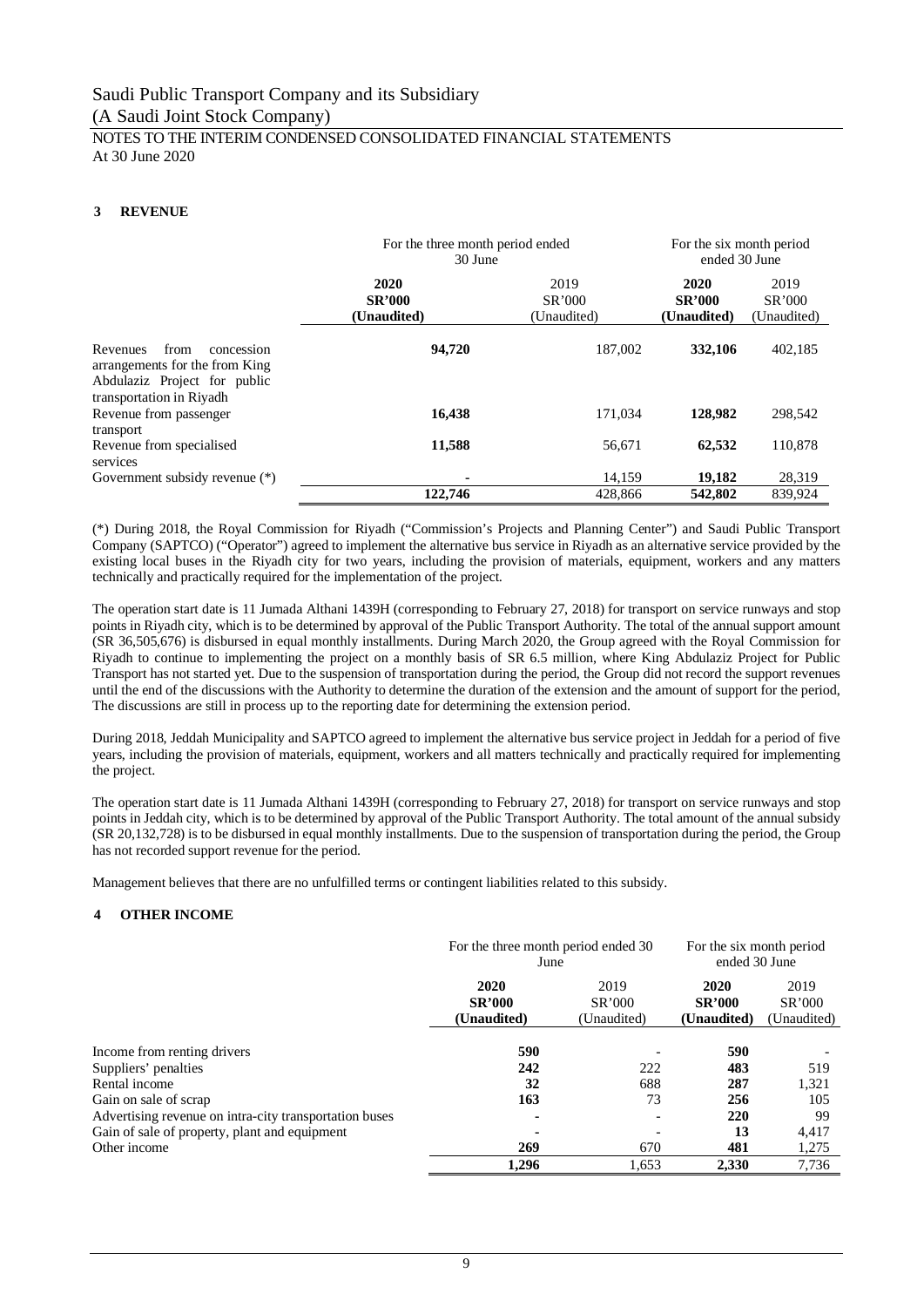#### NOTES TO THE INTERIM CONDENSED CONSOLIDATED FINANCIAL STATEMENTS At 30 June 2020

#### **5 ZAKAT AND INCOME TAX**

#### *A) Zakat*

Zakat has been calculated based on Zakat base for the Company and its subsidiary separately. The Company has filed zakat returns for the years 2005 to 2018 and received required zakat certificates up to 2018. The General Authority for Zakat and Tax ("GAZT") has issued its zakat assessments for the Company up to 2012. The Company has paid the zakat payable under the amended assessment for 2012.

On 17 September 2019, the GAZT has issued its zakat assessments for the Company from 2013 to 2018, with total zakat differences of SR 5.2 million requested to be paid to GAZT. The Company has agreed to this assessment and paid the amount during 2019 and the Company ended its zakat status for all years until 2018.

#### *B) Income Tax*

The zakat and income tax returns for the subsidiary for all years up to 2018 have been filed with the GAZT. Assessments have not yet been raised by the GAZT.

#### **6 PROPERTY, PLANT, EQUIPMENT AND RIGHT-OF-USE ASSETS**

|                                                                                      | <b>30 June 2020</b><br><b>SR'000</b><br>(Unaudited) | 31 December 2019<br>SR'000<br>(Audited) |
|--------------------------------------------------------------------------------------|-----------------------------------------------------|-----------------------------------------|
| Property, plant, equipment and right-of-use assets<br>Projects and buses in progress | 1,152,662<br>26.331<br>1,178,993                    | 1,235,249<br>22,128<br>1,257,377        |

During the six month period ended 30 June 2020, the Group has added property, plant and equipment with a cost of SR 4.5 million (30 June 2019: SR 2.7 million).

During the six month period ended 30 June 2020, the Group has disposed property, plant and equipment with a net book value amounting to SR 1 thousand (30 June 2019: SR 2.8 million), which resulted in gains from the sale of property, plant and equipment for the six month periods ended 30 June 2020 amounting to SR 13 thousand (for the six-month period ended 30 June 2019: SR 4.4 million).

#### **7 INTANGIBLE ASSETS**

|                                                        | <b>30 June 2020</b><br><b>SR'000</b><br>(Unaudited) | 31 December 2019<br>SR'000<br>(Audited) |
|--------------------------------------------------------|-----------------------------------------------------|-----------------------------------------|
| Software and licenses<br>Other intangible assets $(A)$ | 36,997<br>411.496                                   | 36,135<br>309,820                       |
|                                                        | 448,493                                             | 345,955                                 |

#### **(A) Other intangible assets**

The intangible assets represent the subsidiary's right in the residual value of the project's buses and garages after the completion of the project. As per the project contract, the grantor has an option to purchase these buses and garages at their net book value. If this option is not exercised, the subsidiary has the right to retain these buses and garages.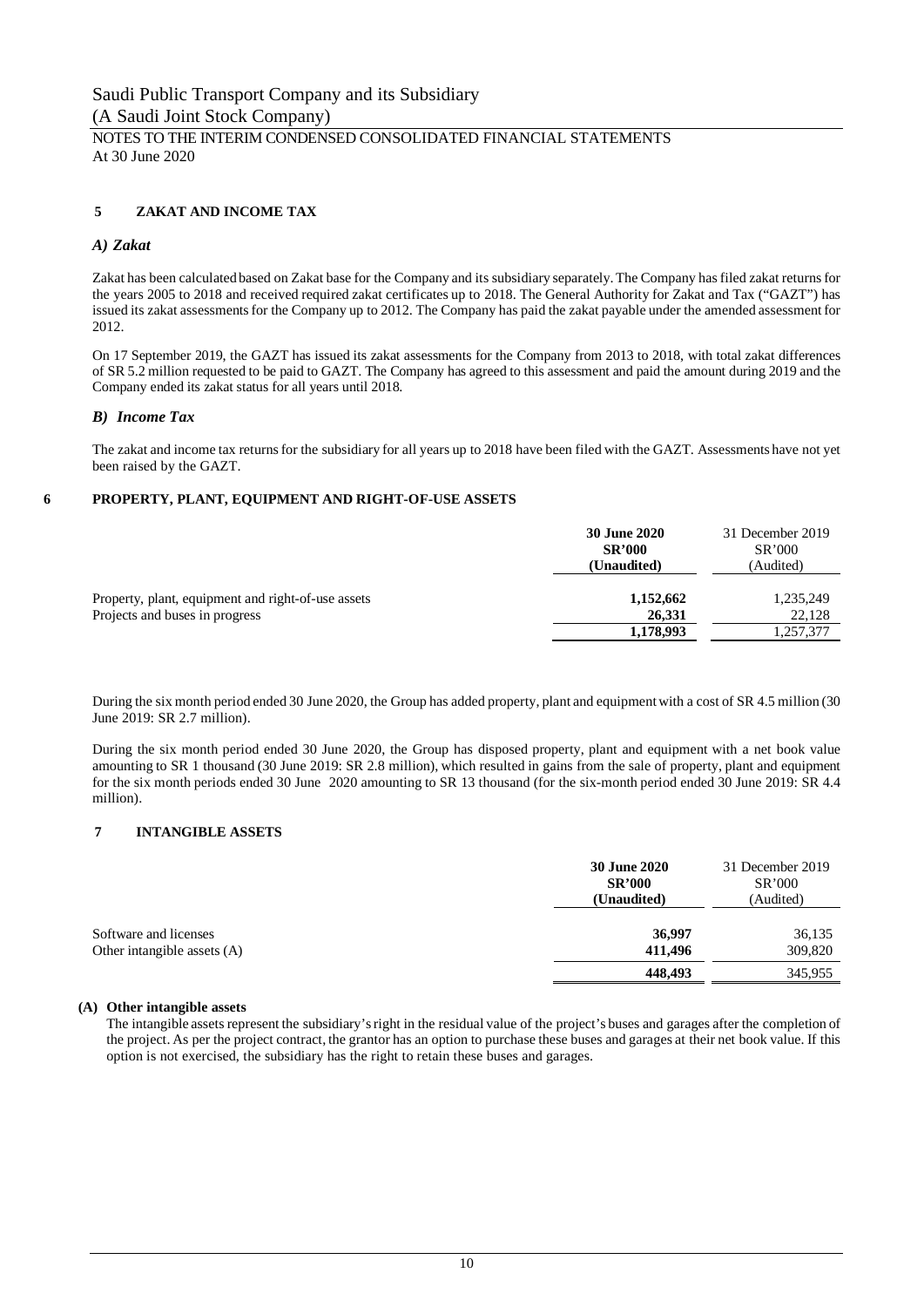NOTES TO THE INTERIM CONDENSED CONSOLIDATED FINANCIAL STATEMENTS At 30 June 2020

#### **8 MURABAHA FINANCING**

#### **A) Long-term Murabaha financing**

|                       | <b>30 June 2020</b><br><b>SAR'000</b><br>(Unaudited) | 31 December 2019<br>SAR'000<br>(Audited) |
|-----------------------|------------------------------------------------------|------------------------------------------|
| Murabaha financing    | 542,968                                              | 420,872                                  |
| Less: Current portion | (254,740)                                            | (84,209)                                 |
| Non-current portion   | 288,228                                              | 336,663                                  |

The Group has entered into borrowing arrangements with banks to obtain Murabaha facilities. These loans have been availed during 2017 to 2019 and have a maturity of three to five years from the date of the loan agreement and are secured by promissory notes bearing prevailing commission rates. The Group has obtained these loans in order to finance the procurement of buses.

#### **B) Short-term Murabaha financing**

During the first quarter from the current year, the Company obtained short-term credit facilities from local banks amounted to SR 70 million in the form of a Murabaha loan to finance its operations. In addition, during the current quarter, the Subsidiary has obtained short-term credit facilities from local banks amounted to SR 403 million to finance the procurement of buses.

During the second quarter of the current year, the Company obtained short-term credit facilities from local banks amounted to SR 80 million in the form of a Murabaha loan to finance its operations.

#### **9 ADVANCE PAYMENT FROM A CUSTOMER**

During 2015, the Subsidiary received an amount of SR 471 million as an advance payment for executing King Abdulaziz Project for Public Transport in Riyadh. The advance payment represents 6% of the total contract value. During 2019, the Subsidiary received an amount of SR 550 million as a second advance payment for executing the Project. The second advance payment represents 7% of the total contract value.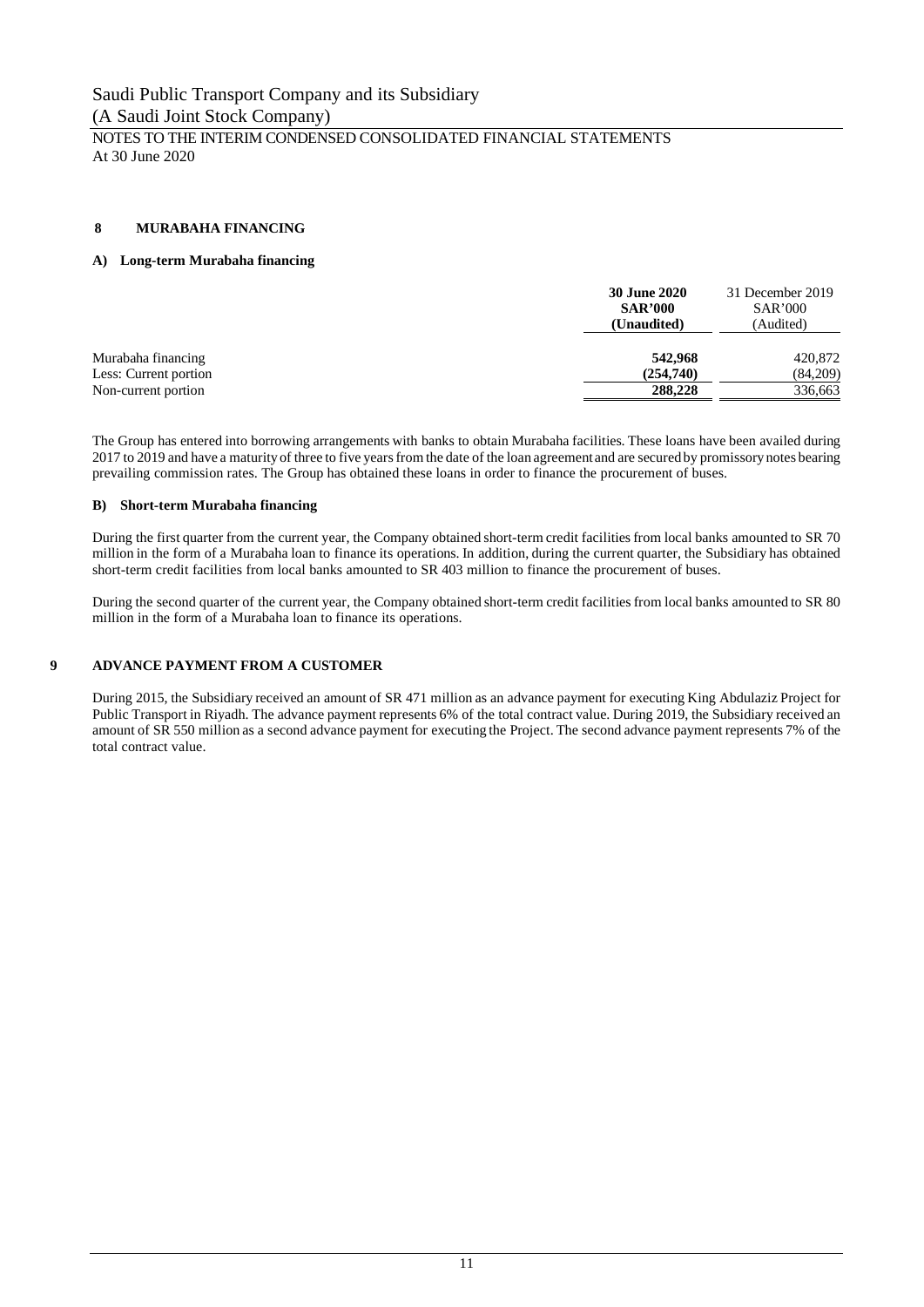NOTES TO THE INTERIM CONDENSED CONSOLIDATED FINANCIAL STATEMENTS At 30 June 2020

#### **10. RELATED PARTY TRANSACTIONS AND BALANCES**

|                                                                                                                        |                                                             | <b>Finance</b><br>income | <b>Share</b> in<br>profits (losses) | <b>Purchase of</b><br>buses | <b>Services</b><br>provided | <b>Balance</b> |
|------------------------------------------------------------------------------------------------------------------------|-------------------------------------------------------------|--------------------------|-------------------------------------|-----------------------------|-----------------------------|----------------|
| Amounts due from related parties:<br>Joint venture:                                                                    |                                                             | <b>SR'000</b>            | <b>SR'000</b>                       | <b>SR'000</b>               | <b>SR'000</b>               | <b>SR'000</b>  |
| Saudi Emirates Integrated<br><b>Transport Company</b><br>$(SEETCO)*$                                                   | <b>30 June 2020</b><br>(Unaudited)                          | 987                      | (16, 621)                           |                             | 416                         | 103,929        |
|                                                                                                                        | 31 December 2019<br>(Audited)                               | 361                      | 17,415                              | 33,626                      | 4,859                       | 102,732        |
| Associate:<br>Capital Metro Company                                                                                    | 30 June 2020<br>(Unaudited)                                 |                          | 395                                 |                             |                             |                |
| (CAMCO)                                                                                                                | 31 December 2019<br>(Audited)                               |                          | 1,728                               |                             |                             |                |
|                                                                                                                        | Amounts due to non-controlling interests of the subsidiary: |                          |                                     |                             |                             |                |
| <b>RATP</b> Development                                                                                                | 30 June 2020<br>(Unaudited)                                 |                          |                                     |                             | 3,215                       | 12,845         |
|                                                                                                                        | 31 December 2019<br>(Audited)                               |                          |                                     | $\blacksquare$              | 8,492                       | 12,013         |
| RATP Dev Saudi Arabia                                                                                                  | 30 June 2020<br>(Unaudited)<br>31 December 2019             |                          |                                     |                             | 22,544                      | 11,998         |
|                                                                                                                        | (Audited)                                                   |                          |                                     |                             | 40,465                      | 105            |
| Ltd<br>(French company)<br><b>LLC</b><br><b>Total amounts due to</b><br>non-controlling interests<br>of the subsidiary | 30 June 2020                                                |                          |                                     |                             |                             | 24,843         |
|                                                                                                                        | 31 December 2019                                            |                          |                                     |                             |                             | 12,118         |

#### **Joint venture**

\* During 2014, the Company has funded the operations of the Saudi Emirates Integrated Transport Co., Ltd. ("SEITCO") in an amount of SR 30 million. This amount is not subject to any interest and is repayable within four years effective from July 2015. SEITCO has paid SR 1.9 million. However, the partners agreed to reschedule the payments to be during 2020 and 2021. These loans are recorded at fair value based on prevailing market rate of interest, which resulted in an addition of the discount to the investment amount. The interest income on such loans has been taken to the interim condensed consolidated statement of income.

In addition, during 2016, the Company has provided two additional finances totaling to SR 40 million to finance the operation of transportation contracts to government schools. This amount doesn't carry any interest and it will be recovered upon receiving the accruals of SEITCO. Subsequently, the Company and SEITCO reached an agreement to schedule payment to specific payments during 2021 - 2023. Thus, these loans are recorded at fair value based on market rate of interest that resulted in an increase to the discounted amount of the investment. The financing income on this loan has been included in the interim condensed consolidated statement of income.

During 2019, the Company sold 350 buses to SEITCO for SR 32 million to be paid in annual installments. This process has been recorded at fair value based on market rate of interest that resulted in an addition of discount to the investment. The financing income on this loan has been included in the interim condensed consolidated statement of income.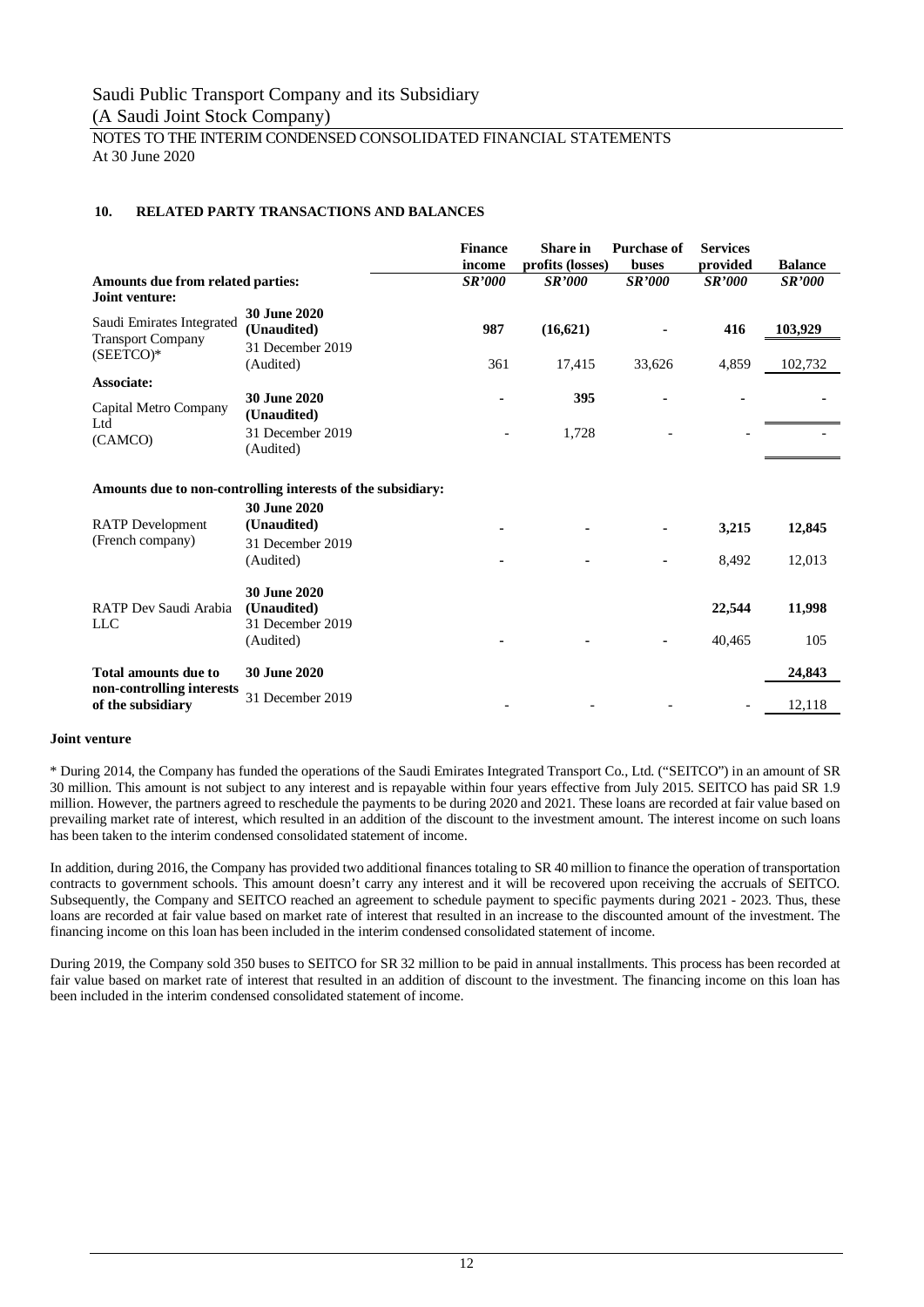#### NOTES TO THE INTERIM CONDENSED CONSOLIDATED FINANCIAL STATEMENTS At 30 June 2020

#### **10 RELATED PARTY TRANSACTIONS AND BALANCES (continued)**

#### **Compensation of key management personnel of the Group**

|                                                              | For the three month period |             | For the six month period |             |
|--------------------------------------------------------------|----------------------------|-------------|--------------------------|-------------|
|                                                              | ended 30 June              |             | ended 30 June            |             |
|                                                              | 2020<br>2019               |             | 2020                     | 2019        |
|                                                              | <b>SR'000</b>              | SR'000      | <b>SR'000</b>            | SR'000      |
|                                                              | (Unaudited)                | (Unaudited) | (Unaudited)              | (Unaudited) |
| Transactions with key management personnel                   |                            |             |                          |             |
| Board and committees' expenses, remunerations and allowances | 521                        | 512         | 1,088                    | 999         |
| Compensation of key management personnel of the Group (*)    | 4.705                      | 4.328       | 9.744                    | 6,990       |

(\*) Compensations of key management personnel of the Group were as follows:

|                                                | For the three month period |             | For the six month period |             |
|------------------------------------------------|----------------------------|-------------|--------------------------|-------------|
|                                                | ended 30 June              |             | ended 30 June            |             |
|                                                | 2020<br>2019               |             | 2020                     | 2019        |
|                                                | <b>SR'000</b><br>SR'000    |             | <b>SR'000</b>            | SR'000      |
|                                                | (Unaudited)                | (Unaudited) | (Unaudited)              | (Unaudited) |
| Employees' short-term benefits                 | 1.840                      | 4.206       | 6.757                    | 6,746       |
| Post-employment benefits                       | 2,865                      | 122         | 2,987                    | 244         |
| Total compensation of key management personnel | 4.705                      | 4.328       | 9.744                    | 6,990       |

The amounts disclosed in the above table are recognised as an expense for the period ended 30 June 2020, in respect of key management personnel.

#### **11 SEGMENT REPORTING**

For management purposes, the Group is organised into business units based on their operations and has the following reportable segments:

- *Passenger transport* Includes scheduled transport services which incorporate between the cities of the Kingdom of Saudi Arabia and within it, as well as international transport services. It also includes the cargo operations and is considered the major segment of the Group.
- *Specialised services* Incorporates transport services as per lease agreements entered into by the Group with third parties, whether government or non-government parties, inside or outside Kingdom of Saudi Arabia. It includes Limo services as well.
- *Public Transportation Project* Includes the financial results for Public Transportation Company, which is engaged in execution of King Abdul-Aziz Project for Public Transport in Riyadh, as stated in note (1).
- Head office Includes the headquarters of the Group, and financial information attributable to support unit activities.

These operating segments are identified based on internal reports that the entity regularly reviews in allocating resources to segments and in assessing their performance 'management approach'. The management approach is based on the way in which management organises the segments within the entity for making operating decisions and in assessing performance. The management of SAPTCO, at the end of every reporting period, reviews the above segments for quantitative thresholds as well as the criteria for presenting the revenues and expenses for each segment.

The activities of the Group and its subsidiary are primarily conducted in the Kingdom of Saudi Arabia.

Inter-segment and inter business units revenues are eliminated upon consolidation and reflected in the "adjustments and eliminations" column.

Management monitors the operating results of its business units separately for the purpose of making decisions about resource allocation and performance assessment. Segment performance is evaluated based on the condensed consolidated interim income statement and is measured similarly to the interim condensed consolidated interim income statement in the condensed consolidated interim financial statements.

The Group has no significant customer that contributes 10% or more to the revenue of the Group at the periods ended 30 June 2020 and 2019, respectively except certain governmental agencies that contribute in aggregate more than 10%,

The Group's revenues are affected by seasons with high operating rates; these seasons are the period of Hajj, the summer vacation, the holy month of Ramadan and public holidays.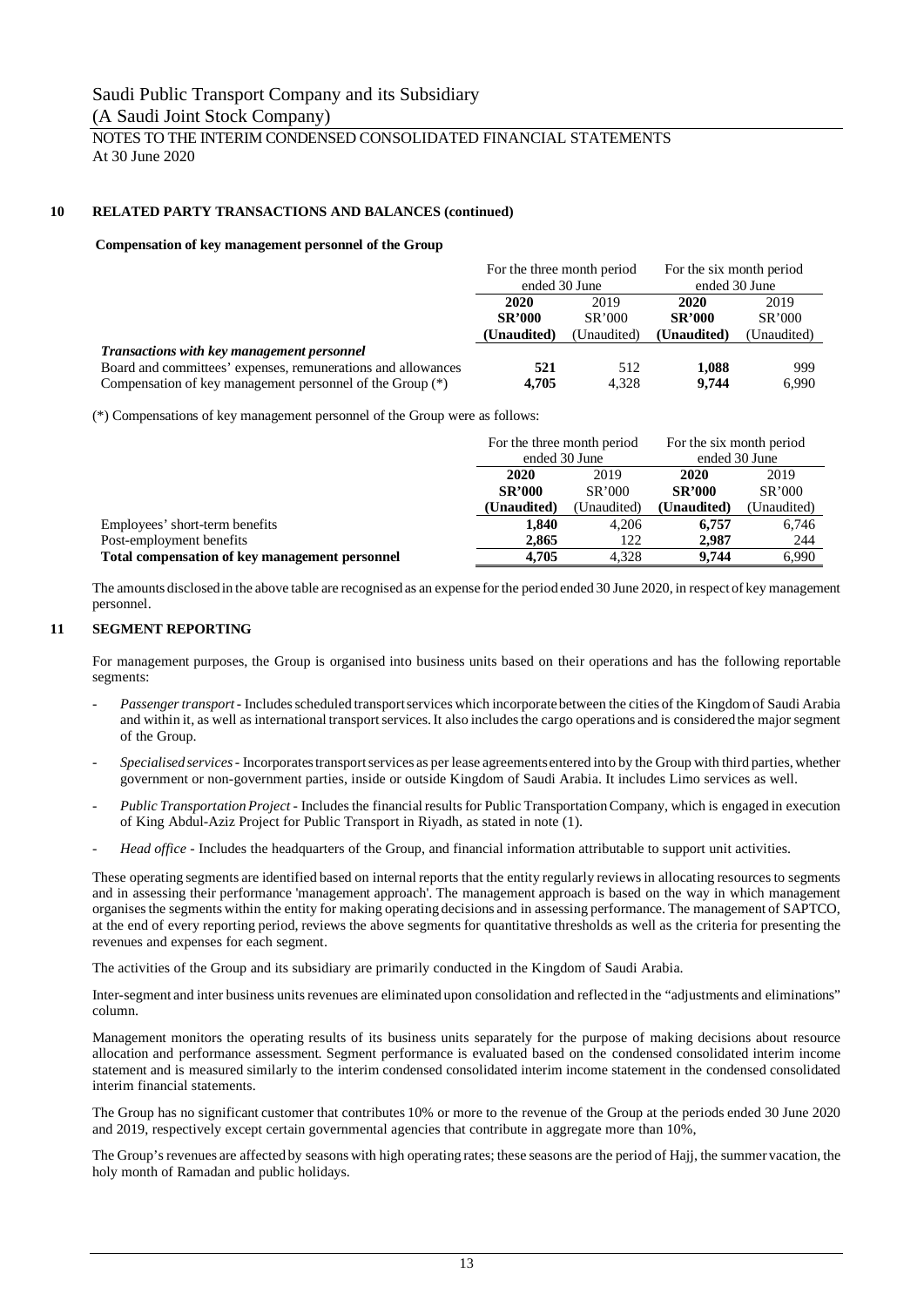### NOTES TO THE INTERIM CONDENSED CONSOLIDATED FINANCIAL STATEMENTS At 30 June 2020

### **11 SEGMENT REPORTING (continued)**

The selected financial information for these segments is as follows:

| For the period ended<br>30 June 2020<br>(Unaudited)                 | Passenger<br>transport<br><b>SR'000</b> | <b>Specialised</b><br>services<br><b>SR'000</b> | <b>Head office</b><br><b>SR'000</b> | <b>Public</b><br><b>Transportation</b><br>Project<br><b>SR'000</b> | <b>Total</b><br>segments<br><b>SR'000</b>                        | <b>Adjustments</b><br>and<br><b>SR'000</b>   | eliminations Consolidated<br><b>SR'000</b> |
|---------------------------------------------------------------------|-----------------------------------------|-------------------------------------------------|-------------------------------------|--------------------------------------------------------------------|------------------------------------------------------------------|----------------------------------------------|--------------------------------------------|
| Total revenues (note 3)<br>Cost of revenue                          | 148,164<br>(183, 327)                   | 62,532<br>(134, 948)                            |                                     | 332,106<br>(318,777)                                               | 542,802<br>(637, 052)                                            | 15,151                                       | 542,802<br>(621,901)                       |
| Gross (loss) profit<br>Loss before zakat and<br>income tax          | (35, 163)<br>(43,680)                   | (72, 416)<br>(114, 078)                         | (14,290)                            | 13,329<br>(7,658)                                                  | (94,250)<br>(179, 706)                                           | 15,151<br>6,563                              | (79,099)<br>(173, 143)                     |
| For the period ended<br>30 June 2019<br>(Unaudited)                 | Passenger<br>transport<br>SR'000        | Specialised<br>services<br>SR'000               | Head office<br>SR'000               | Public<br>Transportation<br>Project<br>SR'000                      | Total segments<br>SR'000                                         | Adjustments<br>and<br>eliminations<br>SR'000 | Consolidated<br>SR'000                     |
| Total revenues (note 3)<br>Cost of revenue                          | 326,861<br>(281, 801)                   | 110,878<br>(151, 243)                           |                                     | 402,185<br>(390, 110)                                              | 839,924<br>(823, 154)                                            | 10,891                                       | 839,924<br>(812, 263)                      |
| Gross profit (loss)<br>Profit (loss) before<br>zakat and income tax | 45,060<br>25,241                        | (40, 365)<br>(53, 654)                          | 10,574                              | 12,075<br>(1,628)                                                  | 16,770<br>(19, 467)                                              | 10,891<br>5,211                              | 27,661<br>(14,256)                         |
| As at 30 June 2020<br>(Unaudited)                                   | Passenger<br>transport<br><b>SR'000</b> | <b>Specialised</b><br>services<br><b>SR'000</b> | <b>Head office</b><br><b>SR'000</b> | <b>Public</b><br><b>Transportation</b><br>Project<br><b>SR'000</b> | <b>Total segments eliminations Consolidated</b><br><b>SR'000</b> | <b>Adjustments</b><br>and<br><b>SR'000</b>   | <b>SR'000</b>                              |
| <b>Total assets</b><br><b>Total liabilities</b>                     | 454,439<br>220,365                      | 816,095<br>277,461                              | 1,008,122<br>333,912                | 2,058,809<br>2,063,400                                             | 4,337,465<br>2,895,138                                           | (36, 639)<br>(46, 233)                       | 4,300,826<br>2,848,905                     |
| Other disclosures:<br>Property, plant and<br>equipment (note 6)     | 361,753                                 | 723,855                                         | 90,264                              | 3,121                                                              | 1,178,993                                                        |                                              | 1,178,993                                  |
| Investments in<br>associates and a joint<br>venture                 |                                         |                                                 | 121,720                             |                                                                    | 121,720                                                          |                                              | 121,720                                    |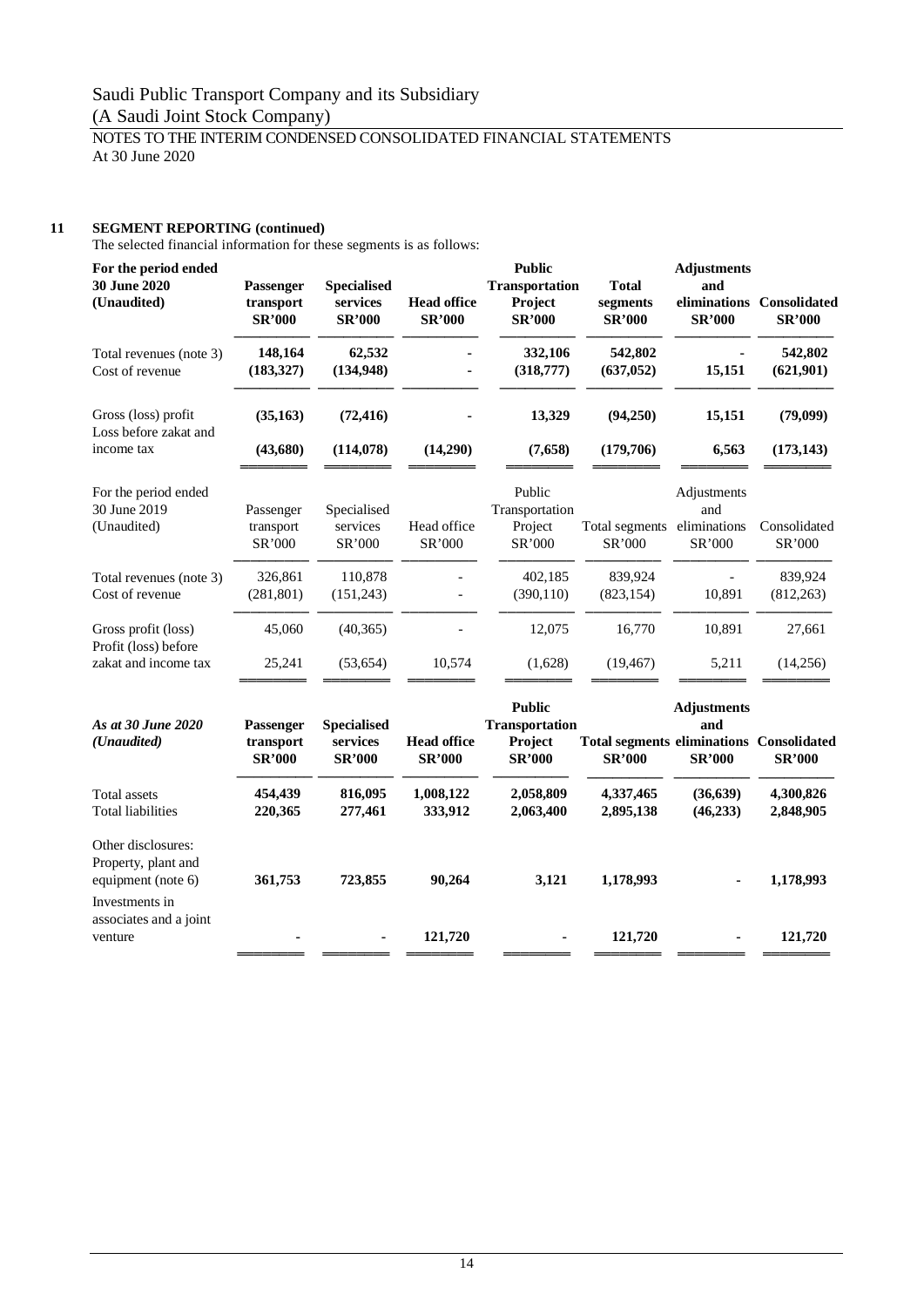#### NOTES TO THE INTERIM CONDENSED CONSOLIDATED FINANCIAL STATEMENTS At 30 June 2020

#### **11 SEGMENT REPORTING (continued)**

| As at 31 December 2019                                          | Passenger           | Specialised              |                       | Public<br>Transportation |                          | Adjustments<br>and     |                        |
|-----------------------------------------------------------------|---------------------|--------------------------|-----------------------|--------------------------|--------------------------|------------------------|------------------------|
| (Audited)                                                       | transport<br>SR'000 | services<br>SR'000       | Head office<br>SR'000 | Project<br>SR'000        | Total segments<br>SR'000 | eliminations<br>SR'000 | Consolidated<br>SR'000 |
| Total assets                                                    | 490,476             | 868,921                  | 999,983               | 1,753,553                | 4,112,933                | (17, 123)              | 4,095,810              |
| Total liabilities                                               | 281.980             | 268.353                  | 172,540               | 1,749,925                | 2,472,798                | (17, 135)              | 2,455,663              |
| Other disclosures:<br>Property, plant and<br>equipment (note 6) | 410.107             | 754,379                  | 90.264                | 2.627                    | 1.257.377                |                        | 1.257.377              |
| Investments in<br>associates and a joint<br>venture             |                     | $\overline{\phantom{a}}$ | 135,333               |                          | 135,333                  | 3.019                  | 138,352                |

#### **12 FINANCIAL INSTRUMENTS - FAIR VALUE**

The Group's financial instruments are composed of cash and cash equivalents, trade receivables, due from a related party, equity investments designated as at FVOCI, trade and other payables, and Murabaha financing.

The management determined that the fair values of cash and cash equivalents, trade receivables, trade payables, and other current liabilities approximate their carrying amounts largely due to the short-term maturities of these instruments.

Management determined that the carrying value of Murabaha financing and term loans bearing fixed and variable rates approximates their fair values due to the fact that they bear interest rates that reflect current market interest rates for similar financing and loans. As a result, the value of the future discounted cash flows on those financing and loans are not significantly different from their current carrying values.

The following table shows the carrying amounts and fair values of financial assets and financial liabilities, including their levels in the fair value hierarchy. It does not include fair value information for financial assets and financial liabilities not measured at fair value if the carrying amount is a reasonable approximation of fair value:

| Fair value hierarchv                                                  |                                    |                          |                          |                          |                                             |
|-----------------------------------------------------------------------|------------------------------------|--------------------------|--------------------------|--------------------------|---------------------------------------------|
| <b>30 June 2020</b><br>(Unaudited)                                    | Carrying<br>value<br><b>SR'000</b> | Level 1<br><b>SR'000</b> | Level 2<br><b>SR'000</b> | Level 3<br><b>SR'000</b> | <b>Total fair</b><br>value<br><b>SR'000</b> |
| Measured at fair value:                                               |                                    |                          |                          |                          |                                             |
| Investments in equity<br>instruments designated as at<br><b>FVOCI</b> | 80,906                             | 80,906                   |                          |                          | 80,906                                      |
| 31 December 2019<br>(Audited)                                         |                                    |                          |                          |                          |                                             |
| Measured at fair value:                                               |                                    |                          |                          |                          |                                             |
| Investments in equity<br>instruments designated as at<br><b>FVOCI</b> | 90.101                             | 90.101                   | $\overline{\phantom{a}}$ |                          | 90.101                                      |

There were no transfers between the levels of fair value measurements at 30 June 2020 and 31 December 2019. No transfers between any levels of the fair value hierarchy took place in the comparative period.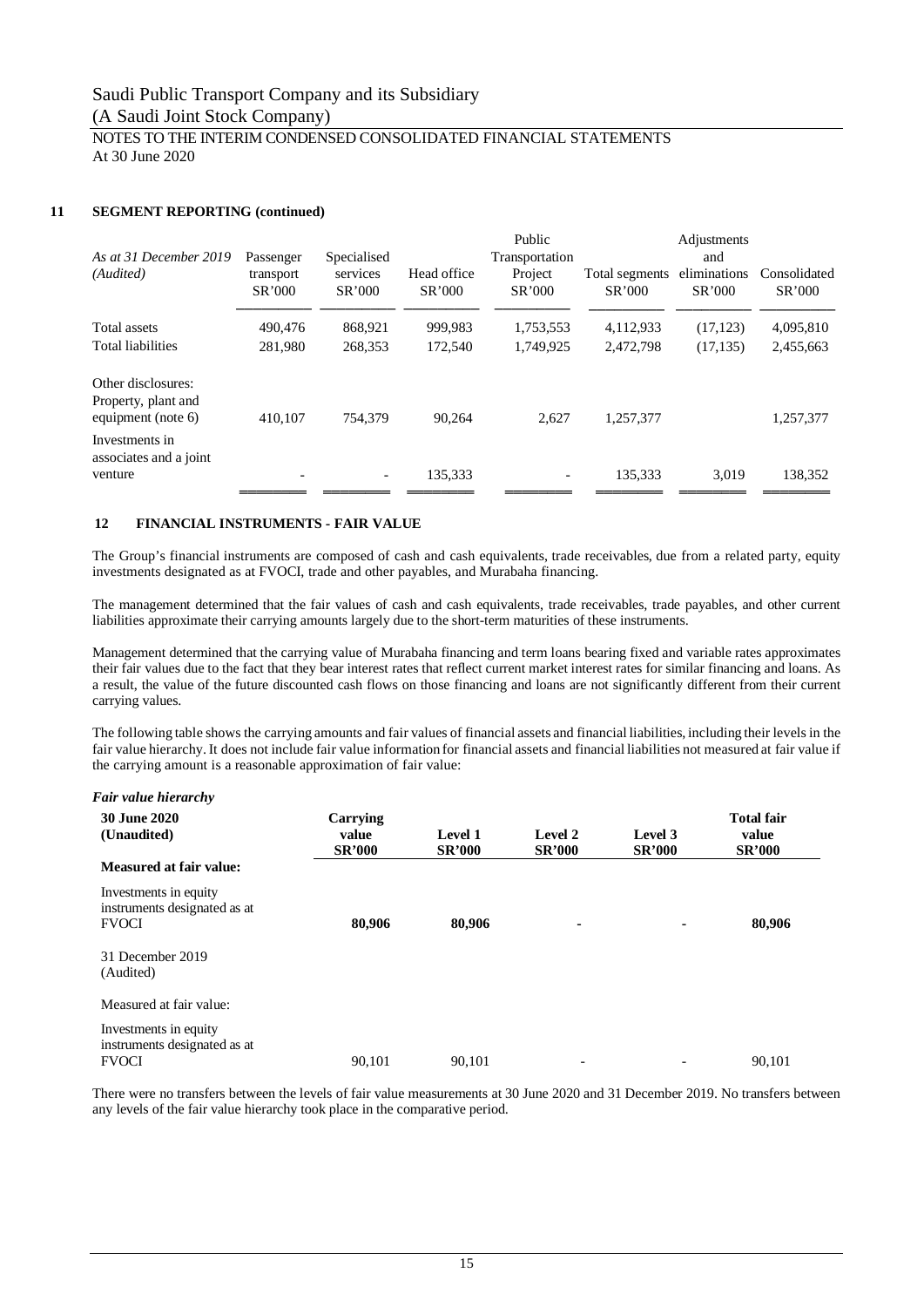NOTES TO THE INTERIM CONDENSED CONSOLIDATED FINANCIAL STATEMENTS At 30 June 2020

#### **13 CAPITAL COMMITMENTS AND CONTINGENCIES**

#### **A) Contingencies**

As at 30 June 2020, the Group's bankers have issued, on its behalf during the normal course of business, letters of guarantees, acceptance and credit limited to SR 2,054 million (31 December 2019: SR 1,450 million).

#### **B) Capital commitments**

The Group has capital commitments amounting to SR 83 million for the purchase of 448 new buses, which are expected to be delivered in August 2020.

**C)** The Group has contingent liabilities from time to time relating to certain disputed matters, including claims from and against contractors, litigations and arbitration proceedings involving a variety of issues. Where these potential obligations arose in the normal course of business. No significant commitments are expected to be incurred from these potential claims.

#### **D) Modification to public transport project contract**

The subsidiary's management is in discussions with the Al Riyadh Development Authority (the Grantor) regarding amendments to certain items (variation orders) received from the Authority on the contract of King Abdulaziz project for public transport in Riyadh, which will result in a change to performance obligations and estimated margin of each performance obligation when finalised and agreed with the Grantor. Discussions are still ongoing as of the date of approval of these interim consolidated financial statements. Management believes the outcome of these discussions will be, to a large extent, in favor of the Company.

#### **14 DIVIDENDS**

The Ordinary General Assembly approved, in its meeting held on 4 Ramadan 1441H (Corresponding to 27 April 2020), the Board of Directors' recommendation for not distributing cash dividends for the financial year 2019 and the payment of Board of Directors' remuneration of SR 1.8 million.

The Ordinary General Assembly approved, in its meeting held on 24 Sha'aban 1440H (Corresponding to 29 April 2019), the Board of Directors' recommendation for not distributing cash dividends for the financial year 2018 and the payment of Board of Directors' remuneration of SR 1.8 million.

#### **15 IMPACT OF NOVEL CORONAVIRUS (COVID-19) OUTBREAK**

A novel strain of coronavirus (COVID-19) was first identified at the end of December 2019, and in March 2020 was declared as a pandemic by the World Health Organization (WHO). COVID-19 continues to spread throughout in nearly all parts of the world, including the Kingdom of Saudi Arabia and resulted in travel restrictions and curfew in cities which led to a slowdown of economic activities and shutdowns of many sectors at global and local levels. In addition, suspension of schools impacted the results of the Joint Venture for the period.

The extent to which coronavirus pandemic impacts the Company's business, operations, and financial results, is uncertain and depends on many factors and future developments, which the Company may not be able to estimate reliably during the current period. These factors include the virus transmission rate, the duration of the outbreak, precautionary actions that may be taken by governmental authorities to reduce the spread of the epidemic and the impact of those actions on economic activity, and how much our customers and businesses are affected by the pandemic and other factors.

Whilst it is challenging now, to predict the full extent and duration of its business and economic impact, the Company's management carried out an impact assessment on the overall Company's operations and business aspects including factors like travel restrictions, services demand, etc. and concluded that, as of the issuance date of these interim condensed consolidated financial statements, no significant changes are required to the judgements and key estimates. During the current period, the operations faced a gradual increase in transport services between cities and within cities. Due to social distancing controls, operational capacity reduces by 50% to meet the standards implemented by the authority, in addition to the continued suspension of passenger transport services for visit and Umrah, international transport services, Hajj and educational transport, which are among the main services provided by the company. Also, the administration has taken several measures to mitigate the effects of the pandemic, including taking advantage of some government agencies' initiatives to stimulate the private sector. The company has also made several initiatives to reduce employee costs and service contracts, and it is still working to monitor and rationalize expenses in a way that does not affect the company's operational ability. Also, the company's management evaluated the cash flow situation, including the available banking facilities, and the readiness of operational operations when fully permitted by the relevant authorities. Management expects the impact of the measures on its annual revenue to be a 50% decrease compared to last year. However, in light of the current lack of clarity, any future change in assumptions and estimates may result in a material adjustment to the carrying values of the assets or liabilities affected by this in future periods. Given the rapidly evolving situation and the accompanying uncertainty, management will continue to evaluate the resulting impact in accordance with future developments.